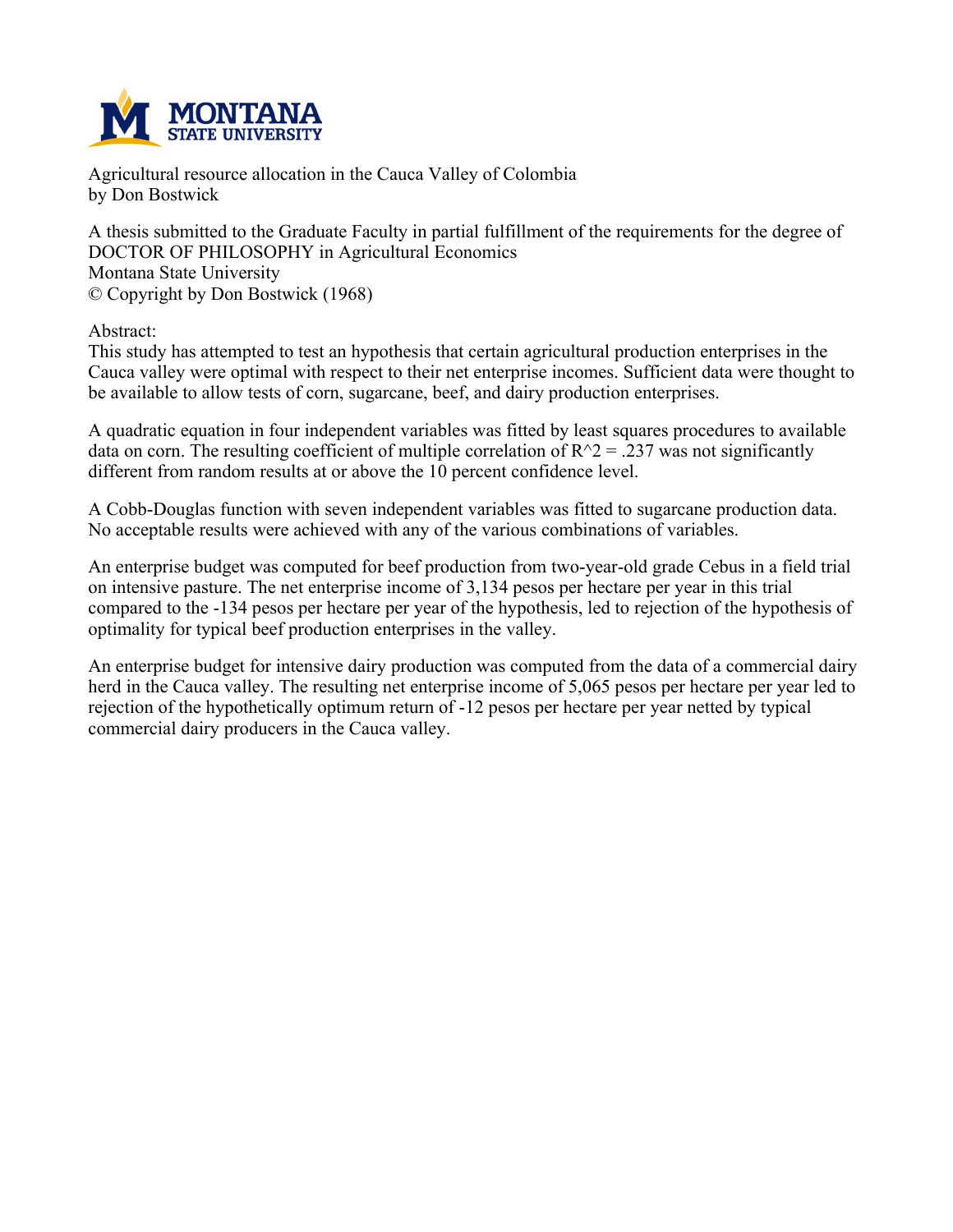$\int_{1098}$  - 17

## AGRICULTURAL RESOURCE ALLOCATION IN THE CAUCA VALLEY OF COLOMBIA

by

### DON BOSTWICK

A thesis submitted to the Graduate Faculty in partial fulfillment of the requirements for the degree

оf

DOCTOR OF PHILOSOPHY

in

Agricultural Economics

Approved:

Head, Major Department

Committee Chairman, ≤mini ng

Graduate/Dean

MONTANA STATE UNIVERSITY Bozeman, Montana

June, 1968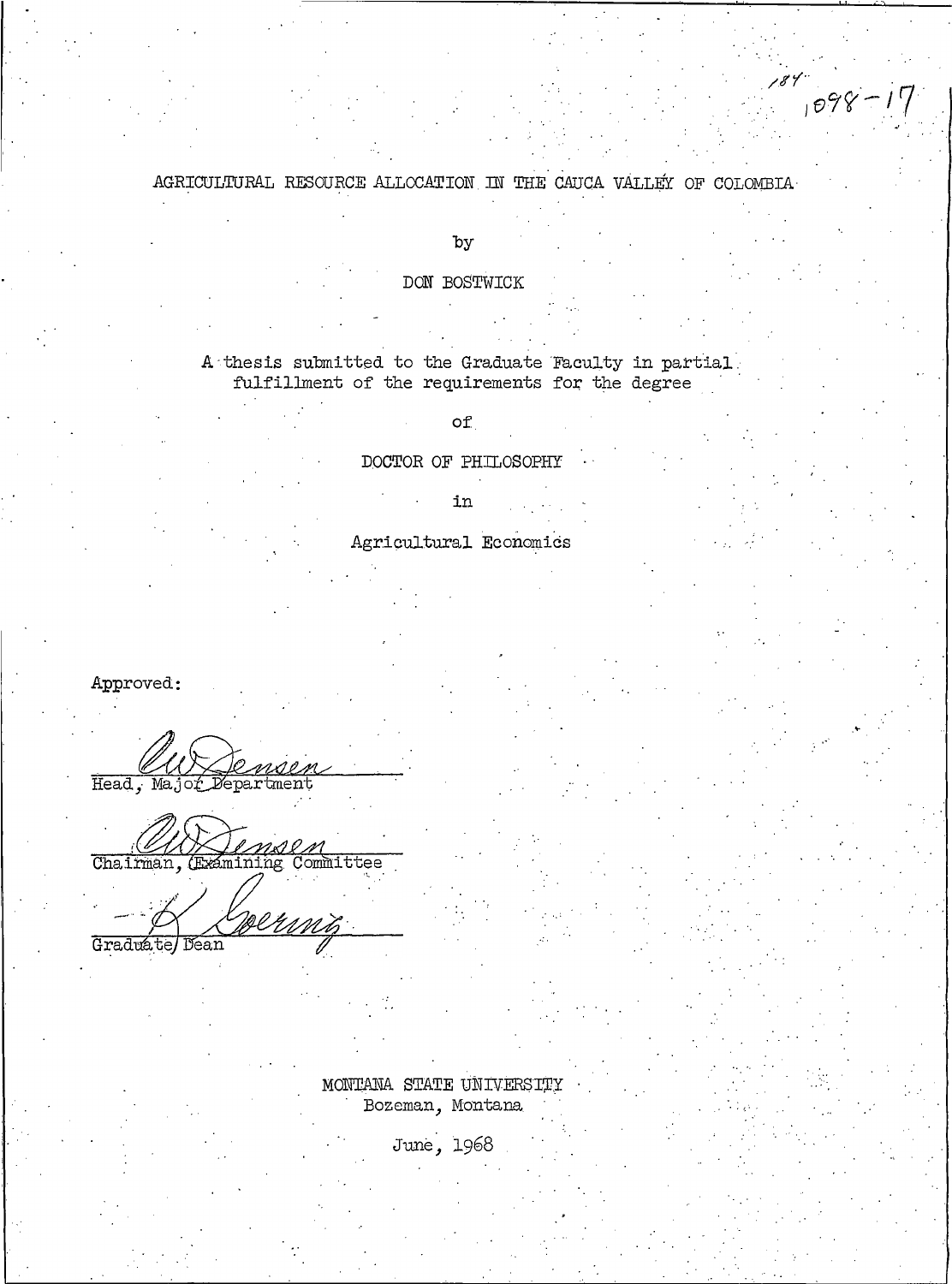#### **ACKNOWLEDGMENTS**

iii

The author wishes to extend his thanks to Dr. Clarence Jensen, Dr. Dana Myrick, and Dr. Layton Thompson for their efforts in his behalf as a Thesis Committee. Thanks are also due to Dr. Edward Ward and Professor Maurice Taylor, who helped in the organization of the thesis research and gave valuable criticism of earlier drafts, and to other members of the faculty who taught, advised, and helped in many ways.

Special thanks are given to the author's students and colleagues at the Universidad del Valle, and to the many people of the Cauca valley who helped the author to learn something of an alien language, culture, and agriculture, and who provided much of the primary data upon which this thesis is based.

The author also wishes to express his gratitude to Warren Bailey and to others in the Economic Research Service of the U.S. Department of Agriculture for their long support, and for their help and encouragement. through the final stages of this research. Finally, the author wishes to acknowledge his debt to his wife, Dorothea, who has patiently suffered through eighteen years of the author's continuing education.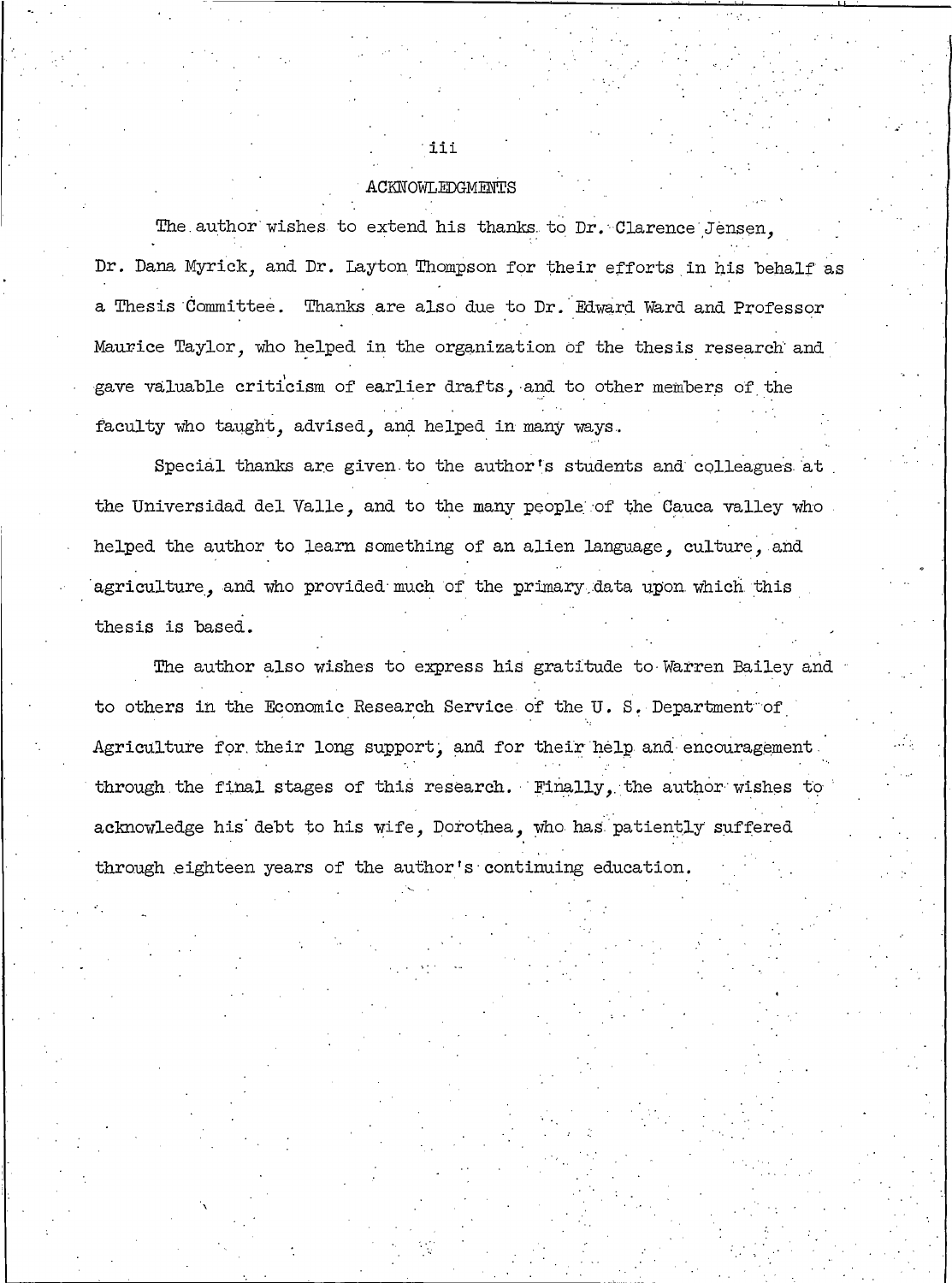Table of Contents

List of Tables

List of Figures

Abstract

Chapter 1: Description and Problem Setting

Descriptive Information Problem Setting Firm Costs and Prices Aggregate Supply, Demand, and Prices Firm Production Models Agricultural Credit

Chapter 2: Hypothesis and Methodology

An Hypothesis A Procedure The Enterprise Model Statistical Estimates of Production Functions Enterprise Budgets

 $\mathbf{iv}^{\vee}$ 

Page

vi

vii

viii

 $\mathbf 1$ 

 $12$  $12$ 

16

 $23$ 

 $32$ 

35  $36<sup>1</sup>$ 

37

 $43$ 48

53<br>54

59<br>59

61

61

 $63$ <br> $68$ 

70  $70.$ 

 $71$ 

 $71$ 76

Chapter 3: Quantification of the Hypothesis

Permanent Crops Sugarcane Cocoa, Pure Stand Cocoa - Plantain

Cultivated Crops Cotton Corn Beans Soybeans

Tobacco

Permanent Pasture Beef Cattle Dairy Cattle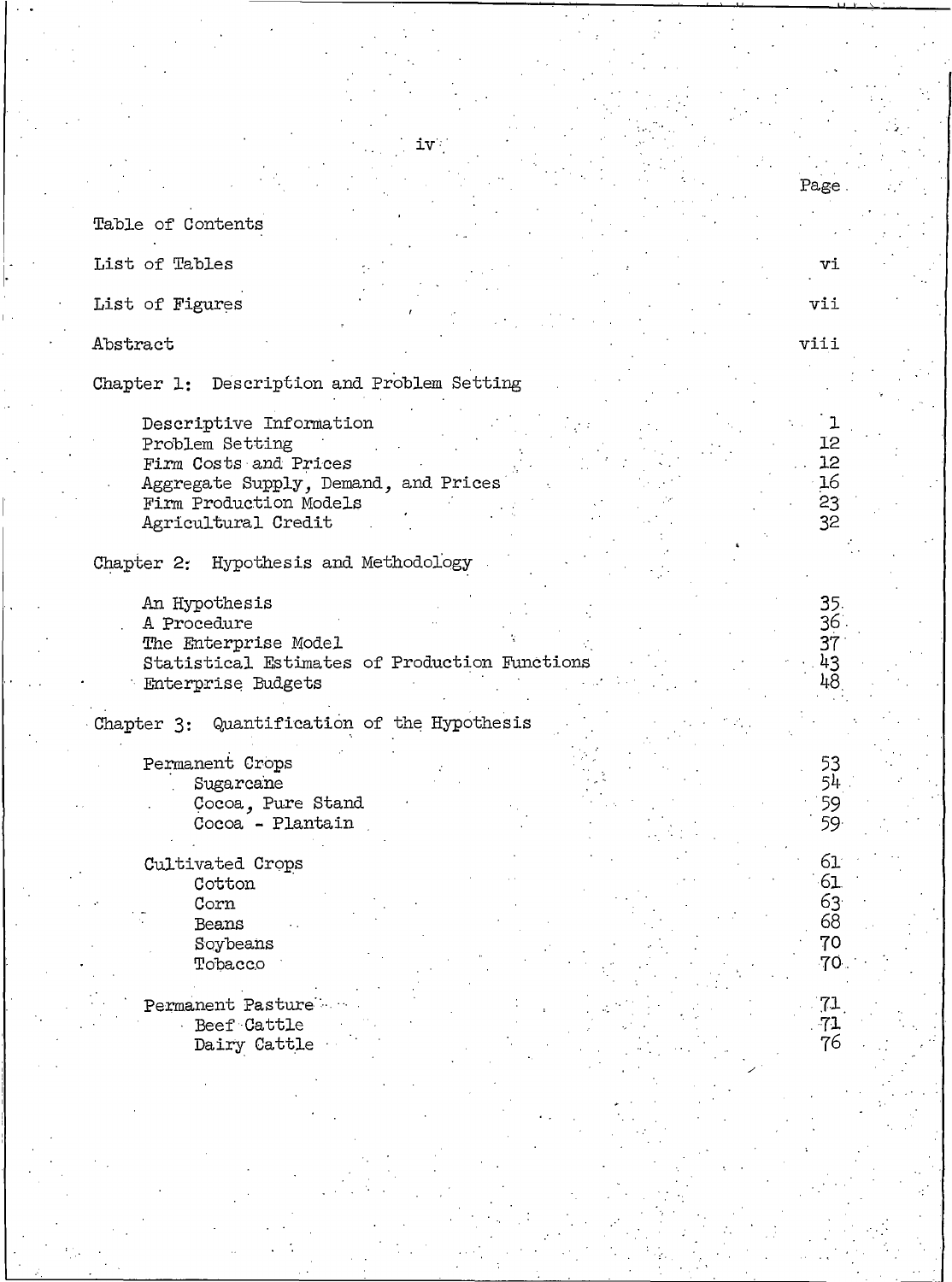Chapter  $4$ : Testing the Hypothesis

Page

 $\begin{array}{c} 80 \\ 82 \\ 86 \end{array}$ 

 $92$ 

 $\overline{95}$ 

96<br>99<br>102

109

113

Beef Cattle Dairy Cattle Corn Sugarcane Conclusions

Chapter V: Recommendations

Data Needs Data Gathering Procedures<br>Recommended Strategies

Appendix

Literature Consulted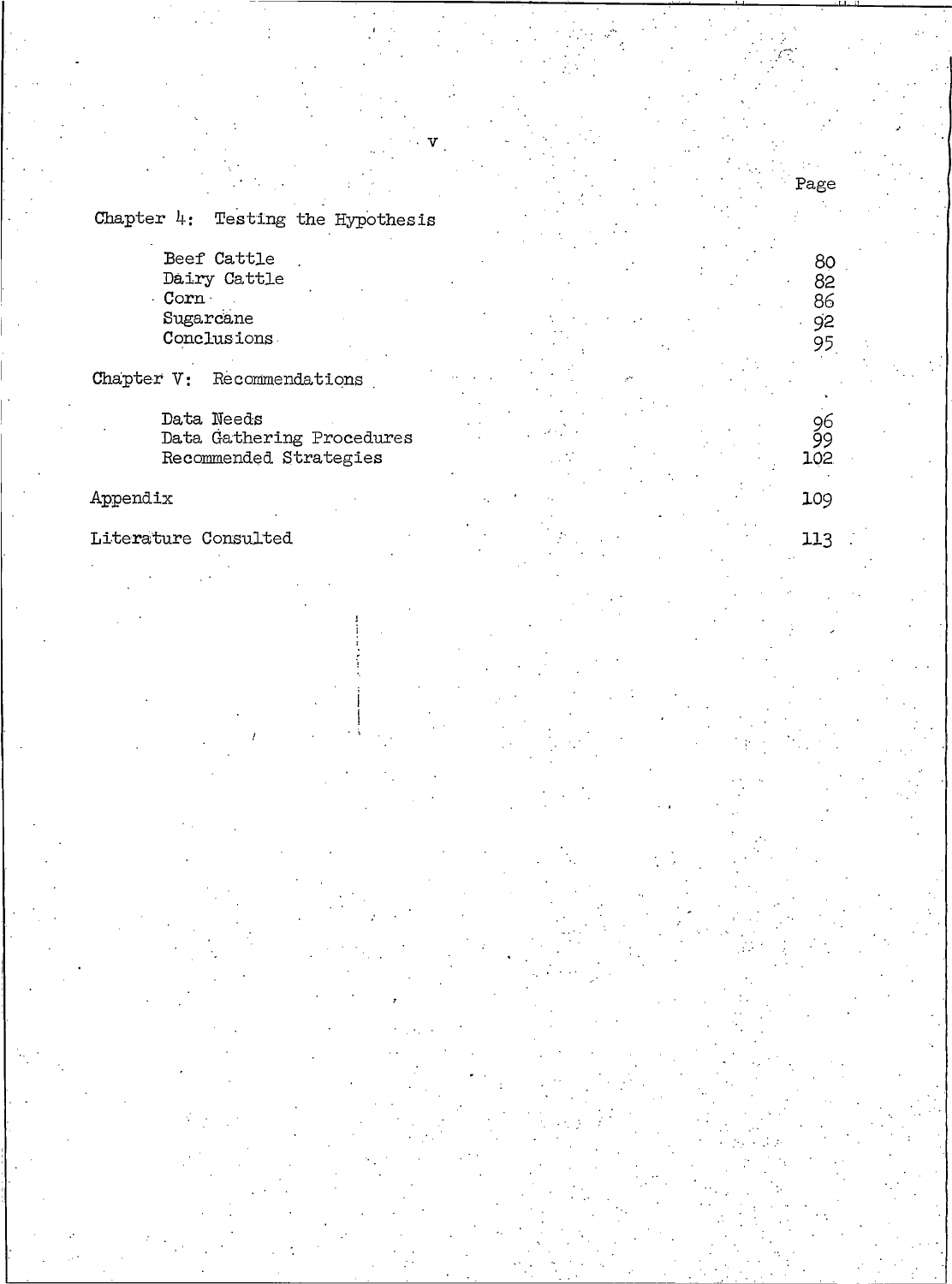| List of Tables |                                                                         | Page      |
|----------------|-------------------------------------------------------------------------|-----------|
| Table I:       | Land Use in the Flat Part of the Cauca Valley, 1957                     | . 8       |
| Table II:      | Land Use in the Department of Calle del Cauca, 1958<br>and 1959         |           |
| Table III:     | Tenure and Population Distribution by Size of Farm                      | $10 - 11$ |
| Table IV:      | Extent and Percent of Land by Land Classes, Cauca<br>Valley of Colombia | 13        |
| Table V:       | Sugarcane Budget, Individual Growers.                                   | - 56.     |
| Table VI:      | Sugarcane Budget, Castilla Sugar Mill.                                  | 57.       |
| Table VII:     | Cocoa Budget, Pure Stand                                                | 60        |
| Table VIII:    | Cocoa-Plantain, Joint Products                                          | 62        |
| Table IX:      | Cotton Budget, Two Areas in the Southern Valley                         | 64        |
| Table X:       | Corn Budgets, Four Hectare Scale Classes                                | 66.       |
| Table XI:      | Corn Budgets, Mechanization and Tenure Classes                          | 67        |
| Table XII:     | Bean Budget, Cartago Area                                               | 69        |
| Table XIII:    | Soybean Budget, Cartago and Roldanillo Areas                            | 72        |
| Table XIV:     | Tobacco Budget, Small Commercial Growers                                | 73        |
| Table XV:      | Beef Cattle Budget                                                      | 75        |
| Table XVI:     | Dairy Cattle Budget, Criollo Breeding                                   | 78        |
| Table XVII:    | Intensive Beef                                                          | 83        |
| Table XVIII:   | Intensive Dairy Production                                              | 85        |
| Table XIX:     | Gross Value of Corn Producted per Hectare, Three-<br>Variable Design    | 89        |
| Table XX:      | Net Value of Corn Produced per Hectare, Three<br>Variable Design        | 91        |

vi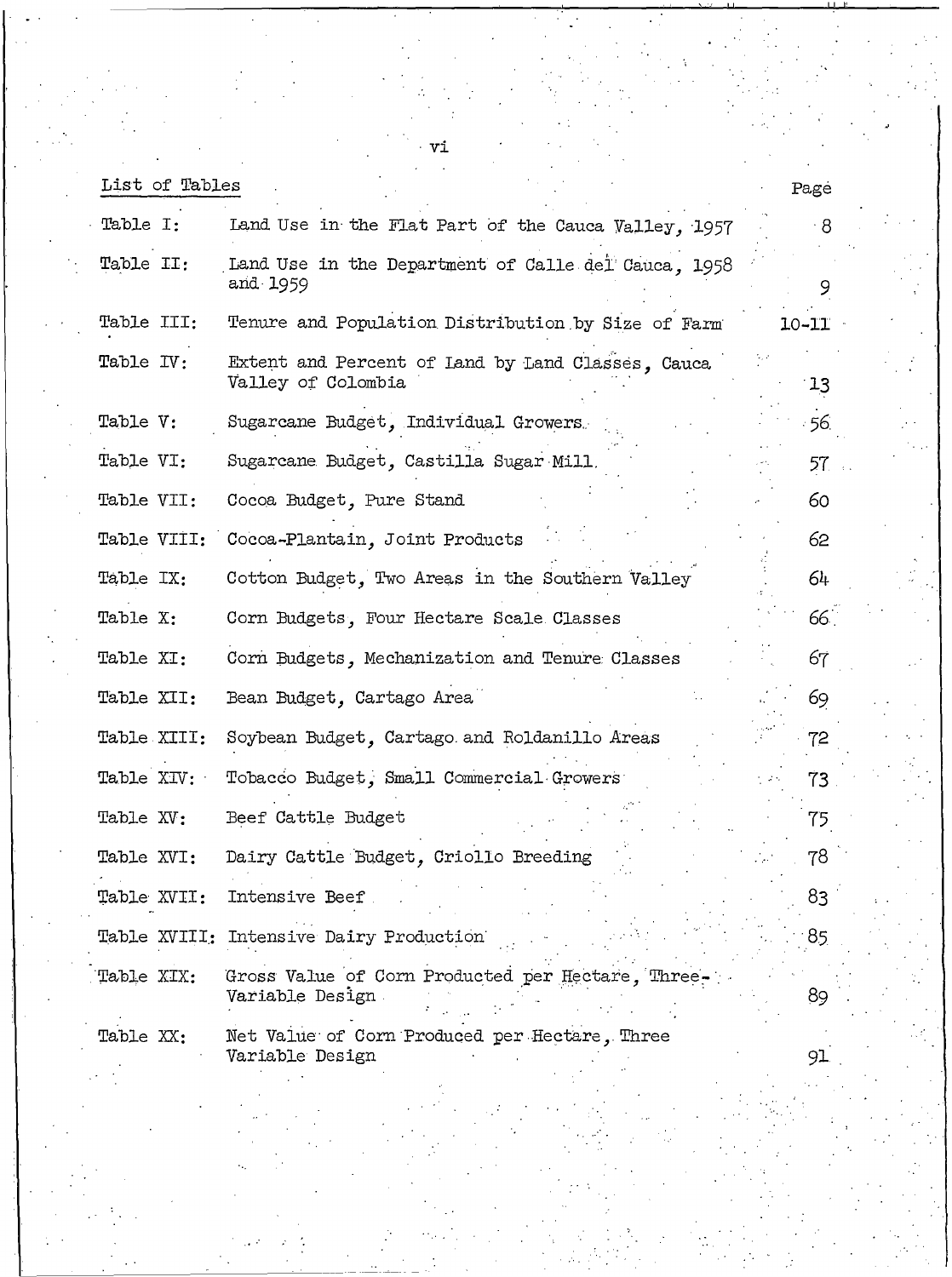## List of Figures

| Figure 1: Shifts in Demand for a Basic Food in a Developing |  |  |  |
|-------------------------------------------------------------|--|--|--|
| Economy, With an Administered Price Policy                  |  |  |  |

.vii

Page

18

21

 $\mathcal{L}$ 

22

 $51.$ 

Figure 2: Shifts in Demand for a Luxury Food in a Developing Economy, With a Free Market Price Policy

Shifts in Demand for Luxury and Basic Foods in a Figure 3: Developing Economy

Figure 4: Form of Enterprise Budgets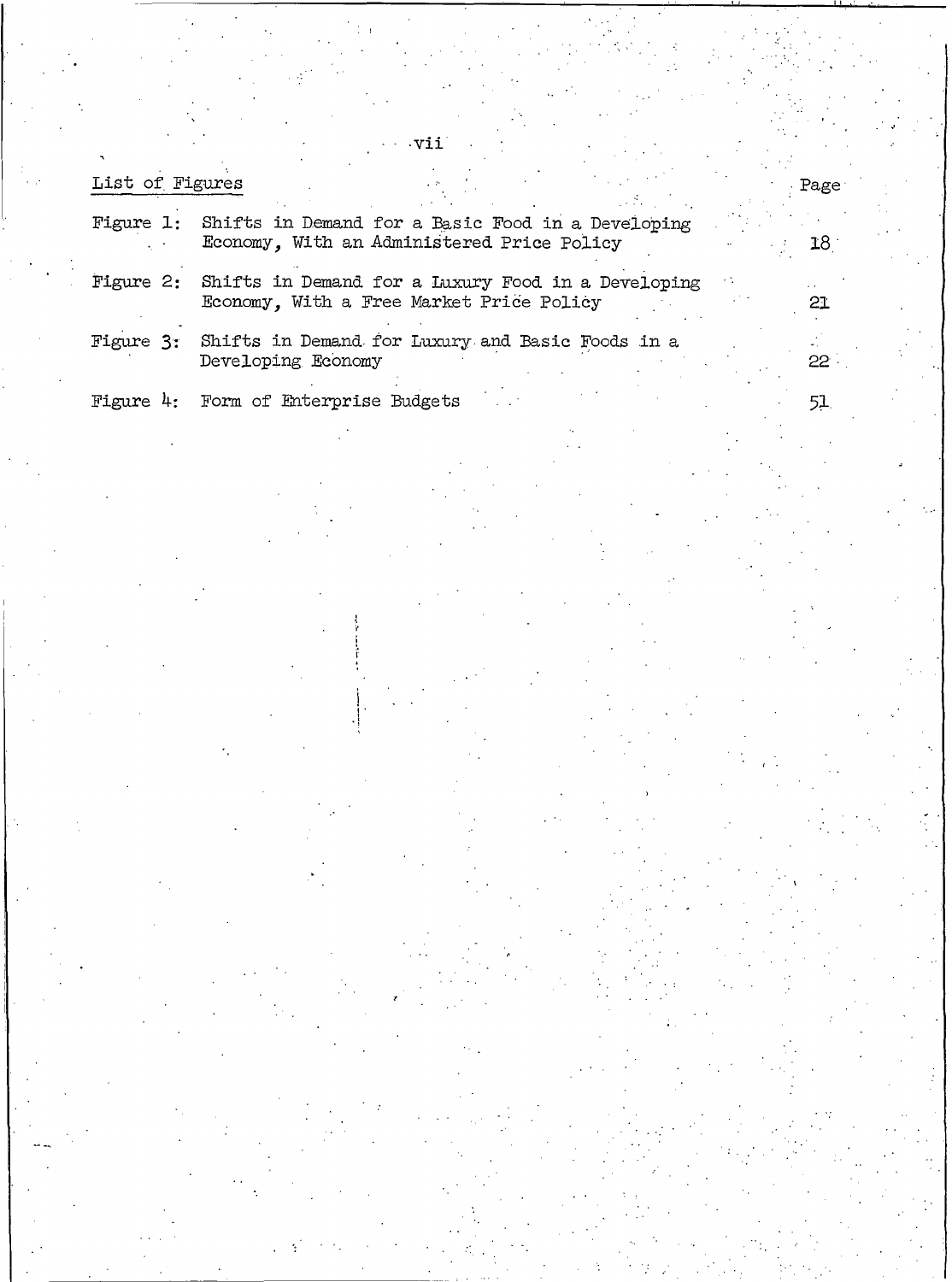#### Abstract

This study has attempted to test an hypothesis that certain agricultural production enterprises in the Cauca valley were optimal with respect to their net enterprise incomes. Sufficient data were thought to be available to allow tests of corn, sugarcane, beef, and dairy production enterprises.

A quadratic equation in four independent variables was fitted by least squares procedures to available data on corn. The resulting coefficient of multiple correlation of  $R^2 = .237$  was not significantly different from random results at or above the 10 percent confidence level.

A Cobb-Douglas function with seven independent variables was fitted to sugarcane production data. No acceptable results were achieved with any of the various combinations of variables.

An enterprise budget was computed for beef production from two-yearold grade Cebus in a field trial on intensive pasture. The net enterprise income of 3.134 pesos per hectare per year in this trial compared to the -134 pesos per hectare per year of the hypothesis, led to rejection of the hypothesis of optimality for typical beef production enterprises in the valley.

An enterprise budget for intensive dairy production was computed from the data of a commercial dairy herd in the Cauca valley. The resulting net enterprise income of 5,065 pesos per hectare per year led to rejection of the hypothetically optimum return of -12 pesos per hectare per year netted by typical commercial dairy producers in the Cauca valley.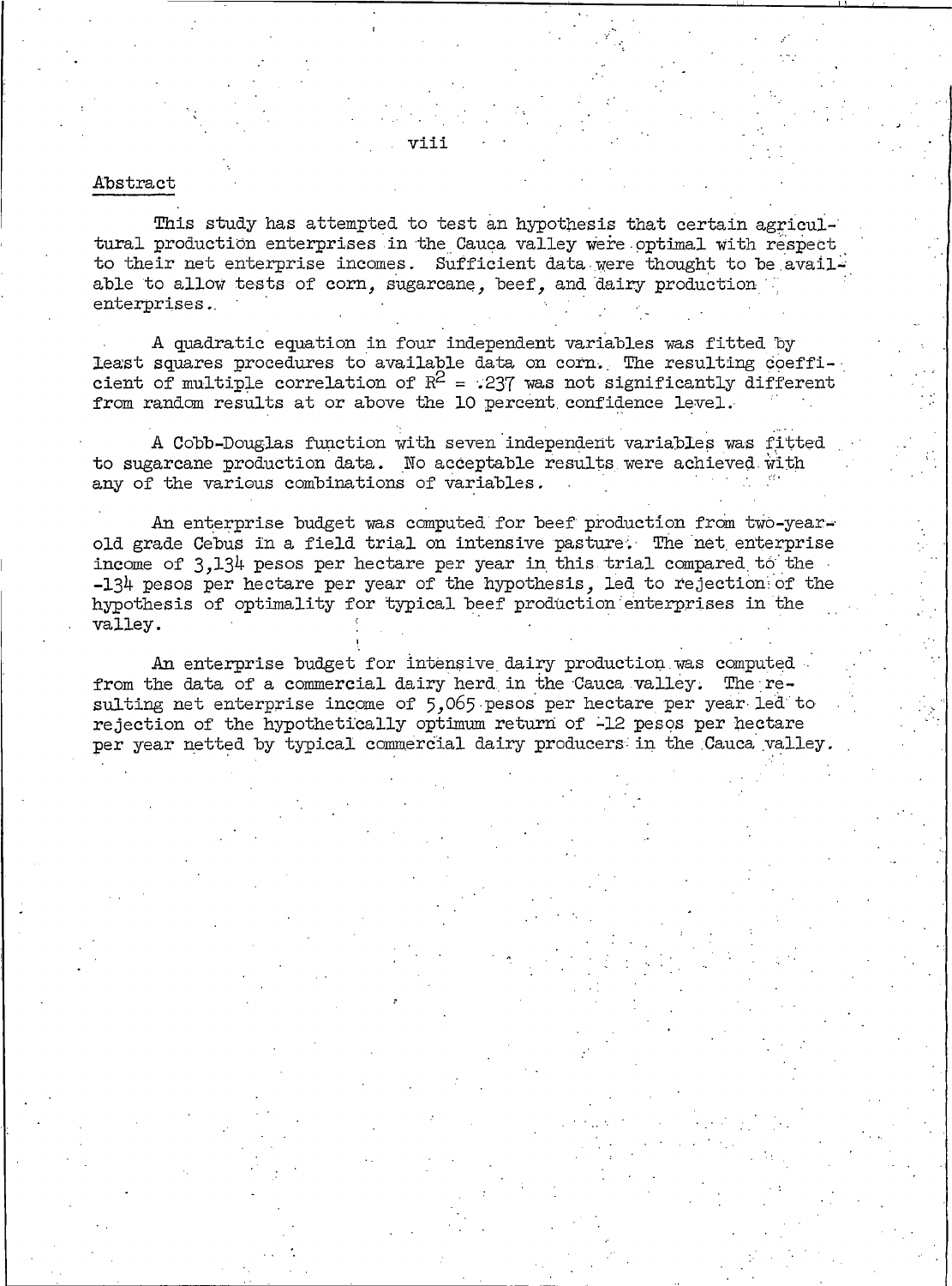## Chapter I: Description and Problem Setting

Guided development of the agricultural economy of the Cauca valley of Colombia may eventually be attempted. Such a development must rest on reasonable data of production techniques, of market structure, and of the social-political milieu. In 1962, these data were not yet available for rational planning, either in adequate quantity or quality.

The first purpose of this study is to explore and to bring together all of the available data of production processes for the agriculture of the Cauca valley. A second purpose is to analyze these data, to supplement them where possible, and to use them in the estimation of extant resource allocations and those that are possible in the future. The focus of the study is on the farm firm, as represented by theoretically constructed examples from aggregate production data.

## Descriptive Information

The Cauca River flows generally south to north between the central and western ranges of the Andes mountains in Colombia. turning east around the end of the central range to join the Magdelena before that river empties into the Caribbean Sea. Midway of its south to north course, the Cauca flows through a large valley left when a glacial lake was drained some thousands of years ago. This is the Cauca valley, a rich agricultural area, and the locale of this study.

The valley lies at an average elevation of 1,000 meters (3280') above sea level, at a median latitude of three degrees north. The valley is about 200 kilometers long, and ranges from 10 to 30 kilometers. wide (124 miles by 6.2 to 18.6 miles). The land area of the valley is about 350,000 hectares (865,000 acres). The area commonly referred to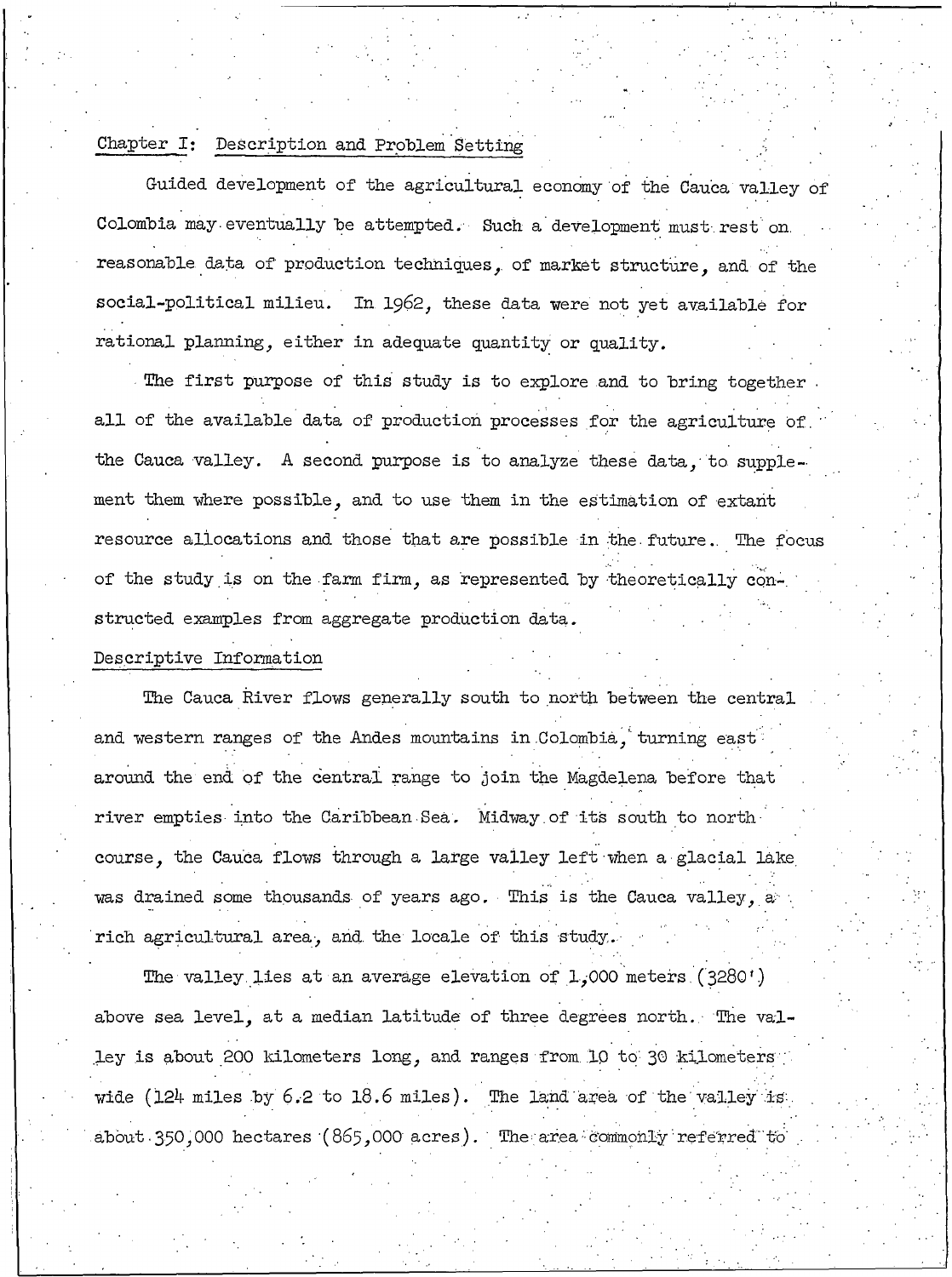as the "valley" or "the flat part of the valley" is within the political. department of Valle del Cauca, except for a small portion on the southern end lying in the political department of Cauca. But the entire department of Valle del Cauca includes considerable areas of mountainside and of jungle along the Pacific shores. This leads to certain difficulties over the separation of available statistical data into that of the valley area and of the remainder of the department.

The valley has been covered by a lake at least four times since the Pliocene, and about 15 percent of the valley floor is still covered by lacustrine sediments.1/ The top soil ranges up to 10 feet in depth and is underlain by gravel and sand. Alluvial fans extend from the mouths of canyons and overlie this lacustrine deposit along the margins of the mountains on both sides. The constantly changing meanders of the Cauca river have produced a pattern of old dikes, flood plains, flat benches, and bog areas. The valley floor slopes less than one degree to the north, and only a little more steeply from the sides toward the river. In historical times the Cauca has been located along the western margin of the valley over about the northern two-thirds of the area.

According to Reese and Goosen  $2/$ , the soils of the valley are distributed as follows: 12.6 percent terrace soils, 68.1 percent alluvial fans and plains, 9.6 percent levee soils. 1.2 percent slackwater soils. and 8.5 percent stony, mixed alluvial, and marshland soils. The terrace

1/ William F. Reese, and Doeko Goosen. Reconnaissance Soil Survey. of the Flat Part of the Cauca valley. CVC and FAO of the UN, Cali. Colombia: 1957, p. 6.

2/ Ibid., p. 32.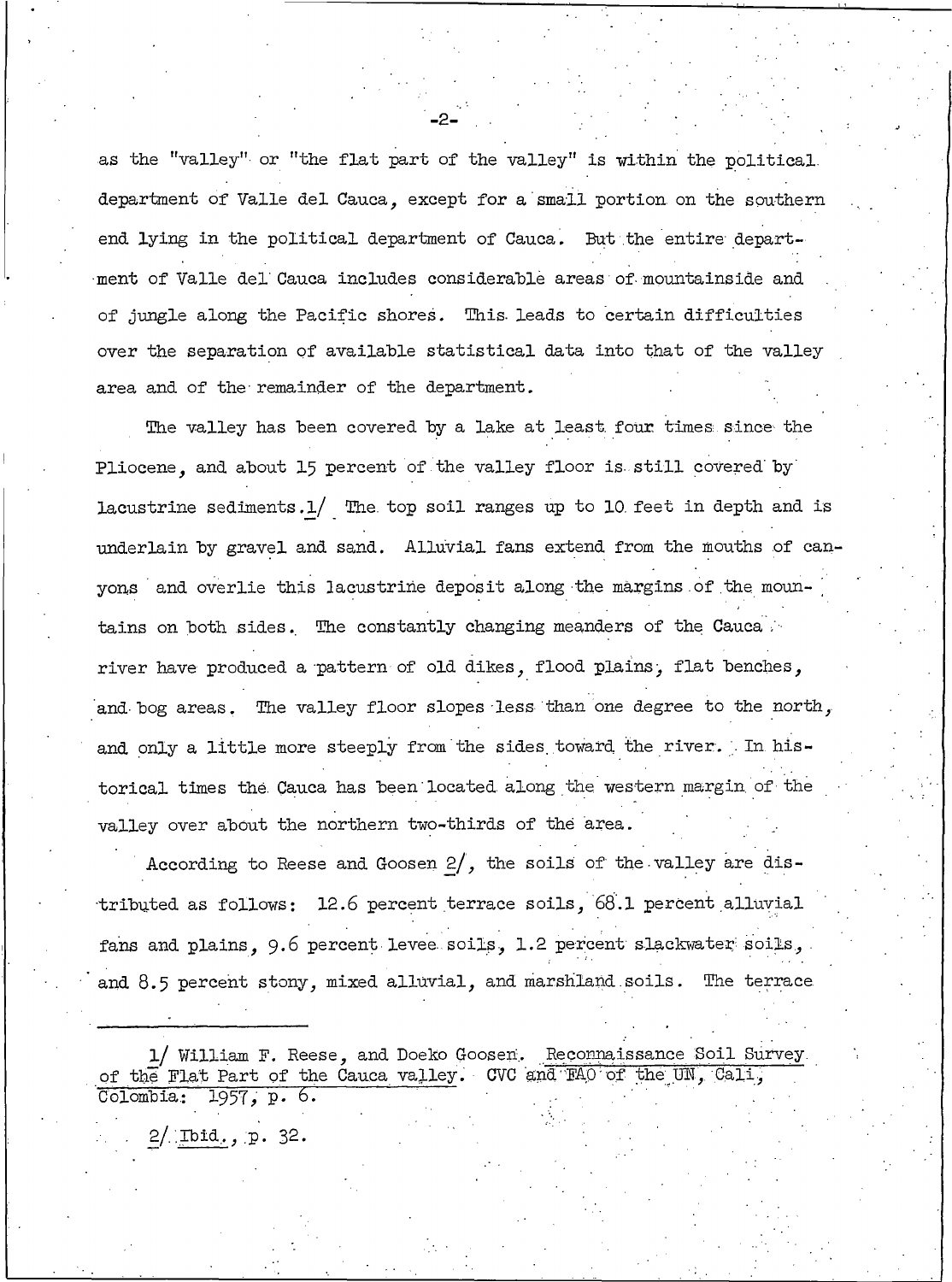soils range from clayey to loamy; the alluvial soils from sandy loams to clays; levees are predominantly silty clay loams and clay loams: and the slackwater areas have soils that are fine textured silty clays and clays. Thirty percent of the valley soils have good permeability, 25 percent have permeability between good and poor, and the remaining 45 percent have soil permeability of poor or very poor.3/

A table of mean monthly temperatures for selected towns in the Cauca valley is included as Table A-1 of the Appendix. The average for the valley would be a little above 24 degrees centigrade (75 degrees Fahrenheit). The city of Cali, in the southwestern part of the valley, has an average mean monthly temperature of 24.3 degrees centigrade, with a minimum monthly temperature of 23.6 degrees centigrade in November, and a maximum mean monthly temperature of 24.8 degrees centigrade in February and March.4/ Appendix Table A-2 gives the average relative humidity for three stations in the valley. Cali has an average mean relative humidity of 63 percent with a minimum monthly mean of 68 percent in November, and a minimum monthly mean of 57 percent in July.

Rainfall in the Cauca valley is partly a function of the season and partly of the location where the recording is taken. Rain-bearing clouds come generally from the West. The higher peaks of the western range of the Andes force these clouds to drop their moisture on the Pacific slope, creating rain-shadows that may stretch nearly across the valley opposite

 $-3/$  Loc. cit.  $4/$  Ibid., p. 17.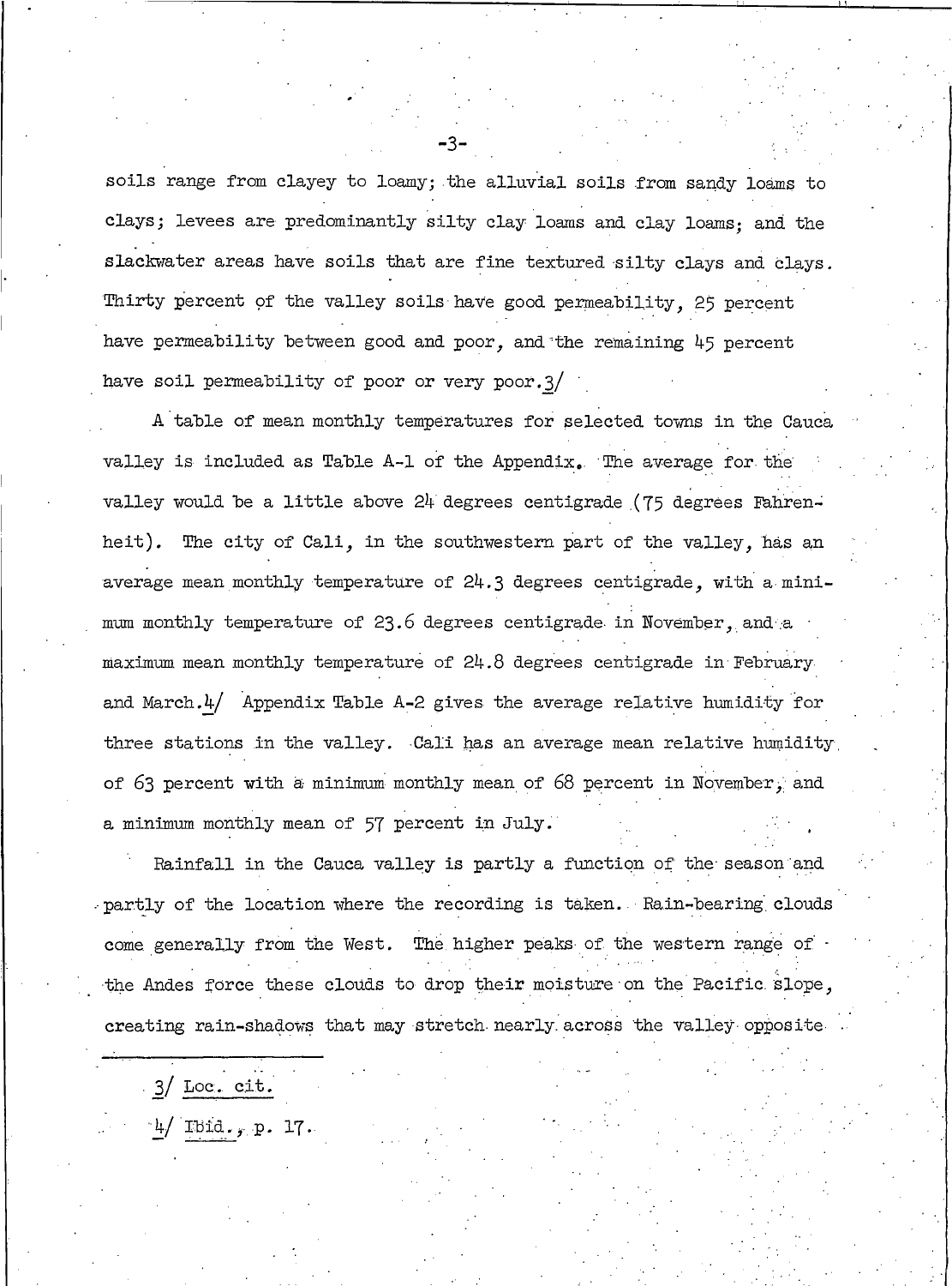the highest mountains, and may never reach the valley floor opposite the lower passes.

Generally speaking, there is a major dry period in the summer months of June-August, and a minor one in the winter months of December-January. The major wet period comes in the spring months, with the minor one in the fall. But this is only a generalization, and and does not necessarily hold for any given locality of the valley. Cali receives about 1200 millimeters  $(47.2 \text{ inches})$  of rain during the year, and is representative of those parts of the valley that are not affected by rain-shadows. Appendix Table A-3 gives average monthly rainfall data for selected locations in the valley. The ground water table in most parts of the valley lies less than three meters (9.8 feet) below the surface, and in some areas is much closer than that.5/

Because of the location close to the equator, there is only a small difference in the daylight hours between the shortest and longest days of the year. The sun rises a few minutes before or after 6 a.m., and sets a few minutes before or after 6 p.m. throughout the year. Thus, the Cauca valley enjoys a year-round growing season for tropical and semitropical crops. There are few days during which there is not some degree of cloud cover, from scattered cumulus to solid overcast, so that the value of solar insolation received by plants is relatively low for three degrees of latitude. Crops such as corn, beans, soybeans, rice, sugarcane, cotton, tobacco, plantain, pineapple, manioc, avocado, cocoa,

 $5/$  Ibid., p. 20.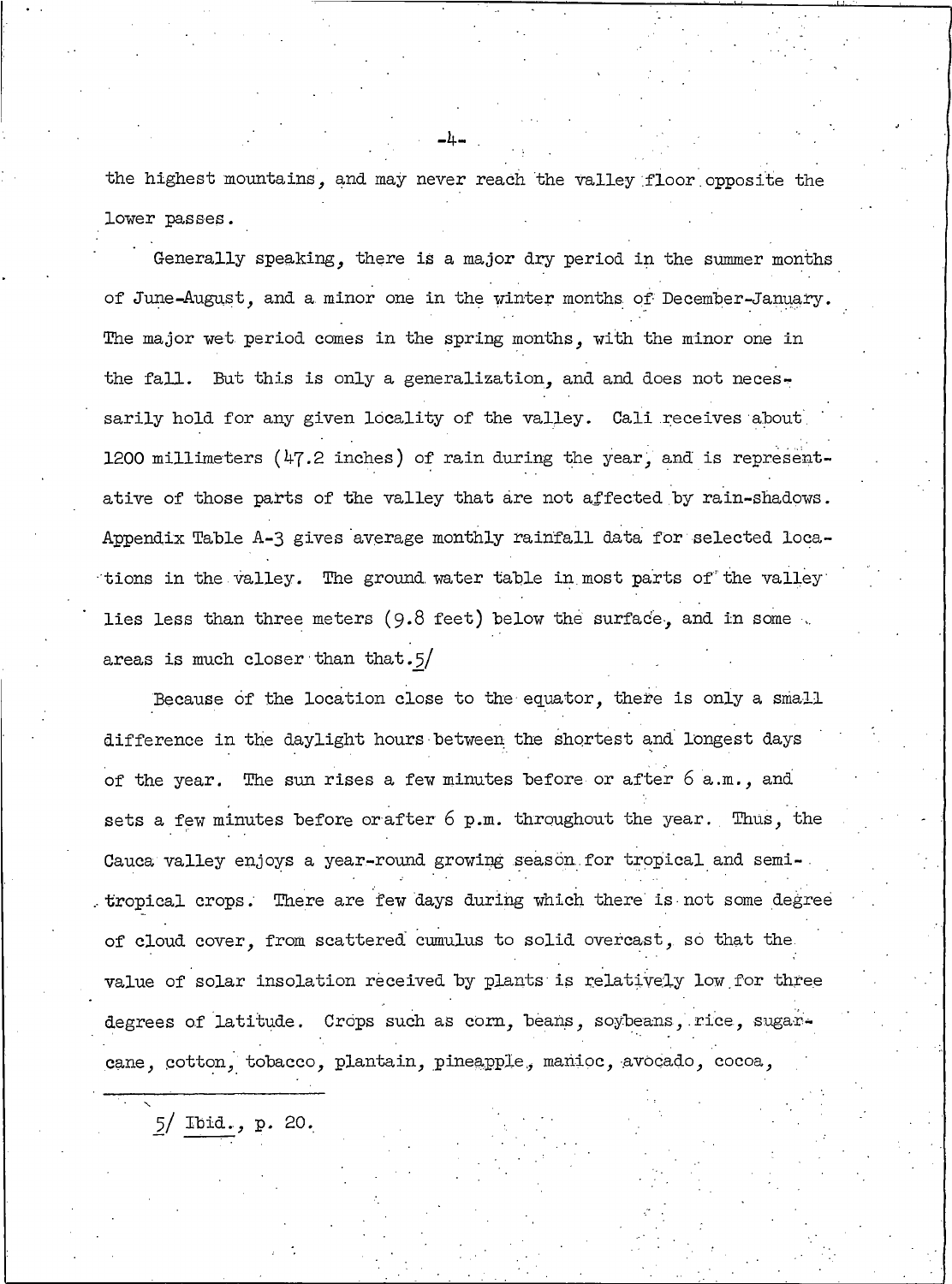coffee, grapes, citrus, and most vegetables are produced in the valley with varying degrees of success. The elevation of the valley is too high for coconut and banana, near the upper limit for cocoa, and below the lower limit for the best quality of coffee. Temperate zone crops such as wheat, barley, oats, rye, apples, potatoes, peaches, and plums are not produced in commercial quantities.

The population census of 1951 shows a total of 422,000 people in the six largest towns of the Cauca valley, and a total urban population of just over half a million. The total population of the valley in 1961 was 1,106,000, about evenly divided between rural dwellers and those living in towns of 5,000 or more inhabitants.6/ Estimates made by the Corporacion Autonoma Regional Del Cauca (CVC) in 1964, gave the city of Cali just over 700,000 inhabitants, and the valley about two million people in total. Therefore, one may conclude that the total population of the Cauca valley doubled between 1961 and 1964, while the population of Cali increased at an even more rapid rate. This excessive rate of migration was caused primarily by two factors. Cali, as a rapidly expanding industrial and business center, has been exerting a pull on landless and submarginally employed rural dwellers. This tendency has been seen to operate in similar situations in numerous times and places, and is unremarkable. The more important factor was the push of civil violence and banditry in the outlying areas of the valley, and in the mountain areas surrounding it. The violence was endemic in some areas for ten years or more, and

6/ 1951 Censo del Poblacion, Departamento del Valle del Cauca.<br>Bogota, Colombia: 1964. p. 15.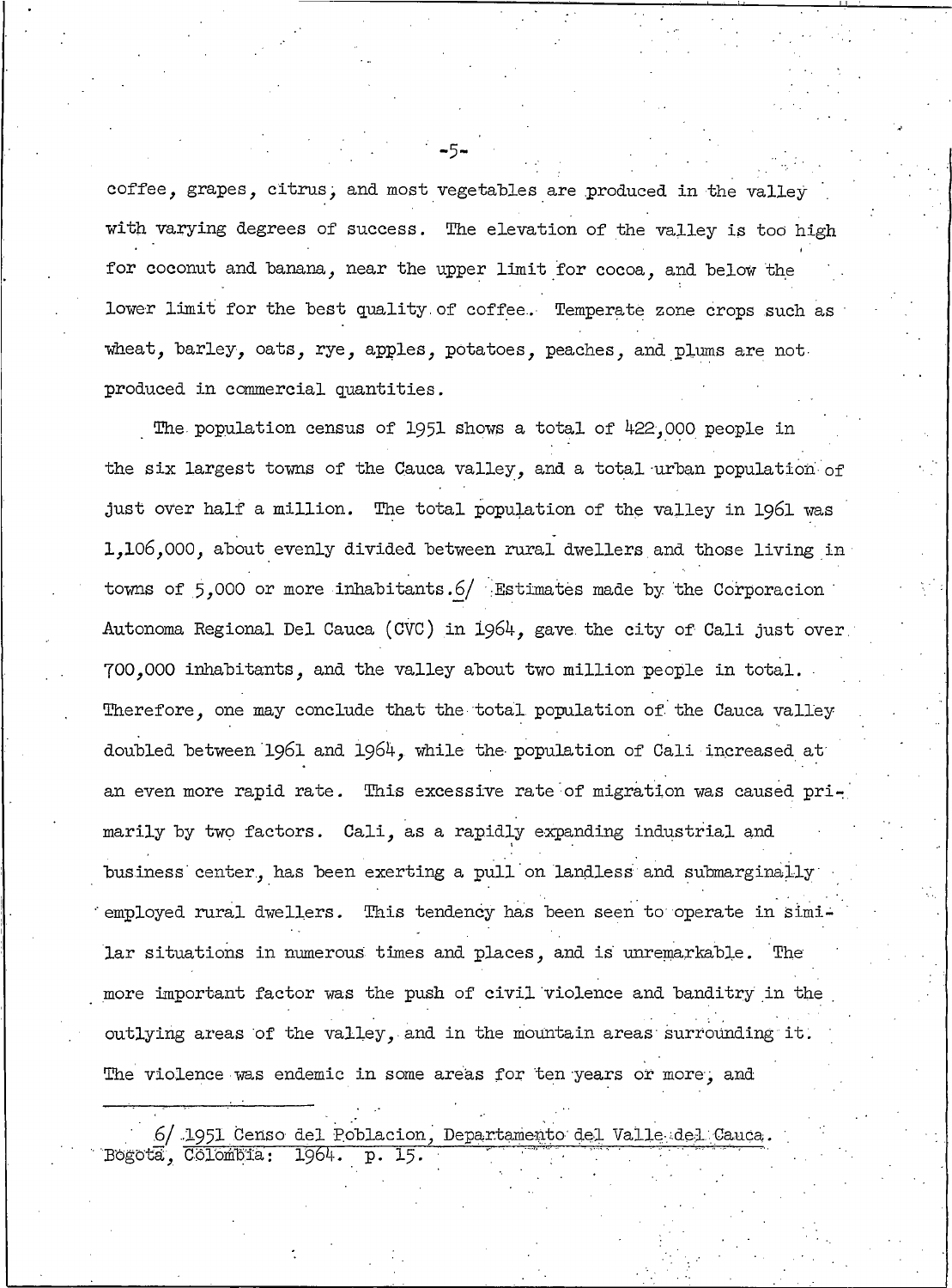encouraged many rural dwellers to migrate to Cali and other population centers where life was more certain.

One paved road, a part of the Pan American Highway, transects the Cauca valley, and connects Cali with other towns north and south. A branch of this road, also paved, traverses the central range of the Andes to Bogota, and a new paved road is under construction over the western range to the main seaport of Buenaventura. A reasonably complete system of graveled and graded secondary roads connects small towns and the countryside with the population centers, though some of these present "tactical" problems during rainy periods.

There is a narrow-gauge railroad through the valley that connects Cali with its satellite towns in the valley, and with Medellin and Popoyan in neighboring departments. There is also a narrow-gauge line connecting Buenaventura with Cali, and one that connects to Bogota (with a gap at the top of the divide, so that freight must be transshipped by truck between the two lines). Cali has an airport with limited international flights, and a regular schedule of domestic flights to the other major cities in the country. Two other towns in the valley, Cartago and Tulua, have airports, but these are used largely by aerial spray services and have limited use as commercial stops.

A highly developed and competitive truck and bus service connects. rural and urban centers of the valley with the rest of the country. Telephone and telegraph communications are available in all towns, though service is limited in the rural areas.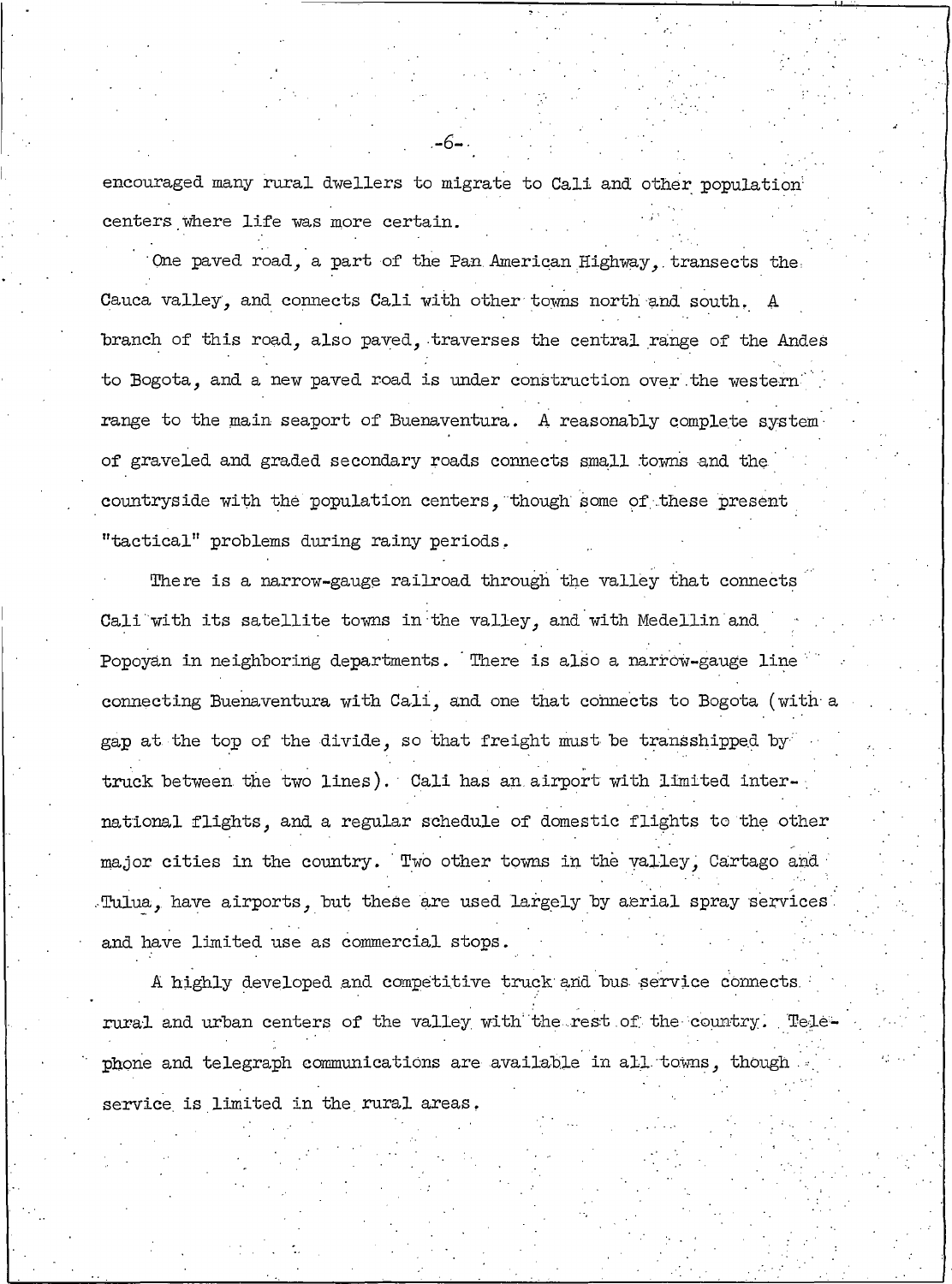Table I summarizes the land use pattern in the flat part of the Cauca valley in 1957, as estimated by Reese and Goosen.7/

-7-

There are also data available on land use from the 1959 Census of Agriculture. They include land that is outside of the flat part of the valley, and exclude land that is in the valley but outside the political department of Valle del Cauca (Table 2). The last column in Table II shows a calculated average area per farm. for the various land uses. Rice. cotton, and soybeans are unique among the cultivated crops in having an average area per farm that is large enough to utilize machinery.

Table III shows the tenure patterns of farms in the Department of Valle del Cauca by size groups. The proportions of owner-operators and of hired managers change rather drastically between the smallest and largest groups. Although there are no very precise data available, a large proportion of the farms in the two largest size groups tend to be livestock. farms and sugarcane plantations. Both of these types of farms tend to be operated by hired majordomos, and they account for about 58 percent of the land area farmed in the department, although they represent only about 4.3 percent of the farms. At the other end of the size distribution, 3.9 percent of the land area is farmed by about 52.2 percent of the farmers in the department. Similar data for the flat part of the valley are not available, but knowledgeable observers in the CVC estimate that the farms in the valley are distributed between small owner-operator and large majordomooperated farms in much the same fashion as for the department.

 $7/$  Tbid., p. 26.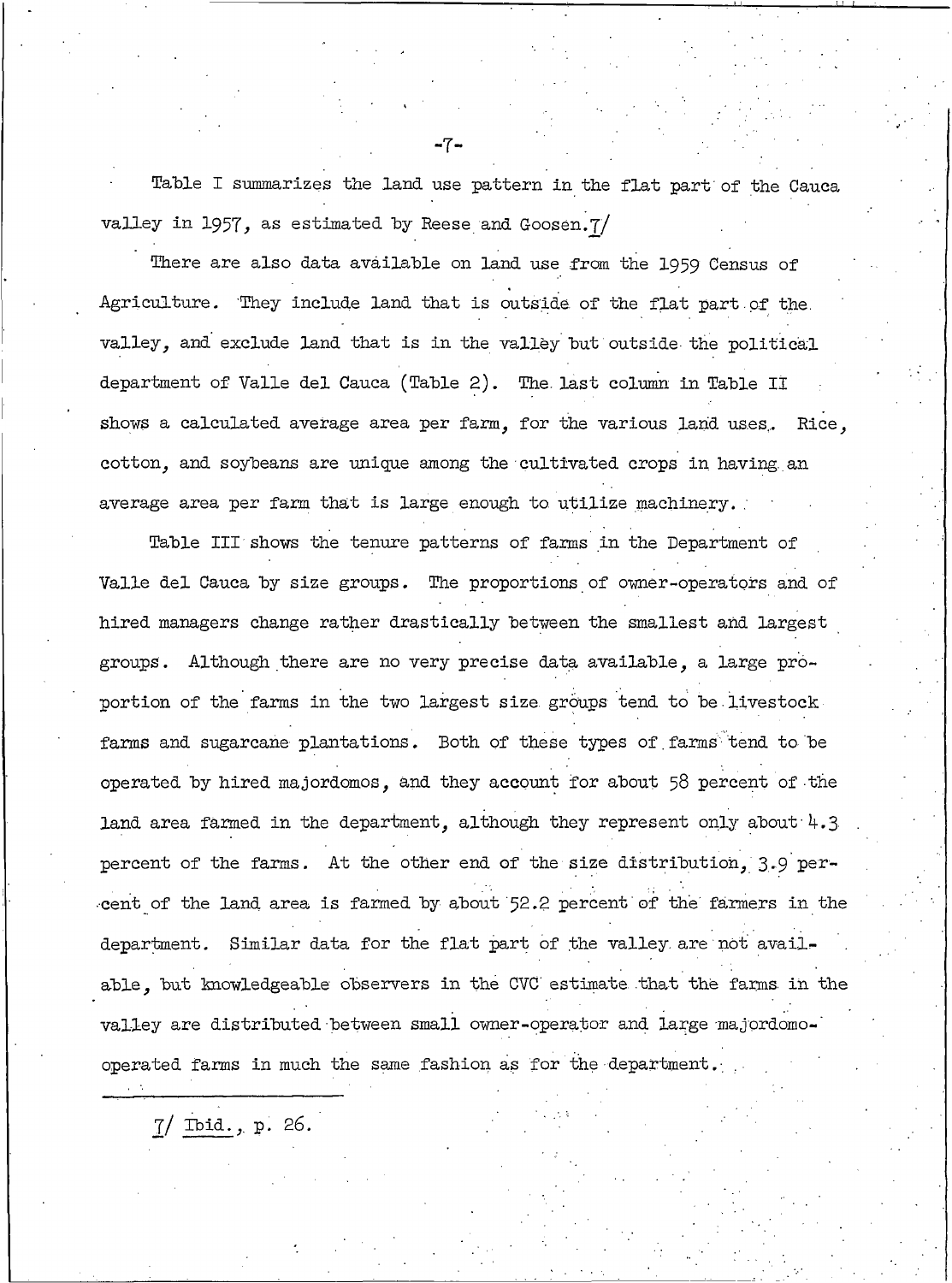|  |  |  |  |  | Table I:_ Land Use in the Flat Part of the Cauca Valley, 1957. |  |
|--|--|--|--|--|----------------------------------------------------------------|--|
|  |  |  |  |  |                                                                |  |

| Type of Use                                                                                                                                            | Hectares                                                                                    | Acres                                                                                             |
|--------------------------------------------------------------------------------------------------------------------------------------------------------|---------------------------------------------------------------------------------------------|---------------------------------------------------------------------------------------------------|
| Sugarcane<br>Corn<br>Rice<br>Cocoa, coffee, plantain<br>Beans<br>$\verb Iomatoes $<br>Fruits<br>Fobacco<br>Cotton :<br>3 <sub>response</sub><br>Manioc | 45,000<br>25,000<br>15,000<br>10,800<br>. 9,000<br>-900<br>800<br>600.<br>200<br>100<br>100 | 111,150<br>61,750<br>37,050<br>26,676<br>22,230<br>2,230<br>1,976<br>482, 1<br>494.<br>247<br>247 |
| All cultivated crops                                                                                                                                   | 107,500                                                                                     | 265,532                                                                                           |
| Pasture<br>Swamps and lakes<br>Jrban areas                                                                                                             | 222,500<br>12,000<br>$-58,000$                                                              | 549,575<br>29,640<br>143,260                                                                      |
| Total land area                                                                                                                                        | 400,000                                                                                     | 988,000                                                                                           |
|                                                                                                                                                        |                                                                                             |                                                                                                   |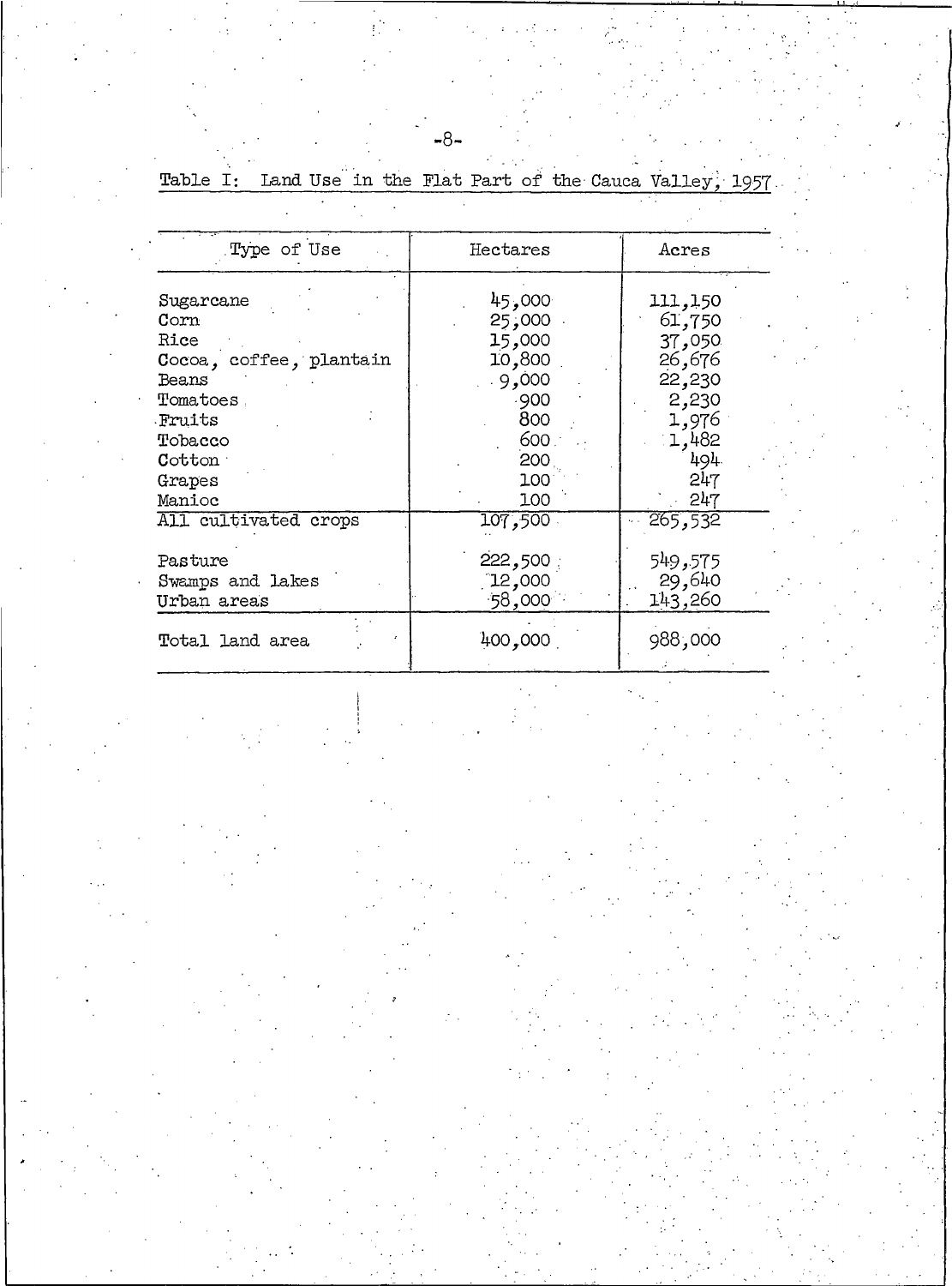|                  | 1958      |          | 1959      |         | Average Area per<br>Farm (Ha's) |         |  |
|------------------|-----------|----------|-----------|---------|---------------------------------|---------|--|
| Land Use         | No. Farms | Ha' s    | No. Farms | Ha' s   | 1958                            | 1959    |  |
|                  |           |          |           |         |                                 |         |  |
| Maiz             | 16,968    | 57,669   | 19,427    | 40,269  | 3.40                            | 2.07    |  |
| Manioc           | 7,872     | 6,128    | 10,302    | 8,778   | 0.78                            | 0.85    |  |
| Beans            | 6,099     | 22,157   | 6,653     | 14,452  | 3.63                            | 2.17    |  |
| Vegetables       | 2,953     | 2,420    | 4,224     | 3,401   | 0.82                            | 0.81    |  |
| Tobacco          | 611       | 829      | 956       | 927     | 1.36                            | 0.97    |  |
| Cut Grass        | 530.      | 2,697    | 659       | 3,440   | 5.09                            | 5.22    |  |
| Rice             | 264       | 14,240   | 272       | 10,051  | 53.94                           | 36.95   |  |
| Potatoes         | 143       | 777      | 235       | 957     | 5.43                            | 4.07    |  |
| Soybeans         | 160       | 5,806    | 118       | 2,638   | 36.29                           | 22.36   |  |
| Cotton.          | 122       | 6,293    | 435       | 18,740  | 51.58                           | 43.08   |  |
| Wheat            | 92        | 976      | $123$ .   | 748     | 10.61                           | 6.08    |  |
| Barley           | 58        | 239      | $-77.$    | 250     | $-4.12$                         | 3.25    |  |
| Sesame           |           | 36       | 5.        | 26      | 4,00                            | 5.20    |  |
| Coffee           |           |          | 35,014    | 110,444 |                                 | 3.15    |  |
| Plantain         |           |          | 31,666.   | 28,189  |                                 | 0.89    |  |
| Citrus           |           |          | 21,185    | 596     |                                 | 0.03    |  |
| Sugar Cane       |           |          | 8,511     | 67,837  |                                 | 7.97    |  |
| Coco             |           |          | 5,177     | 4,875   |                                 | 0.94    |  |
| Banana           |           |          | 2,995     | 2,183   |                                 | 0.73    |  |
| Total Cultivated | 35,881    | 120, 267 | 43,486    | 104,677 | $3.35$ .                        | $-2.41$ |  |
| Total Permanent  |           |          | 104,548   | 214,824 |                                 | 2.05    |  |
| Total            | 35,881    | 120,267  | 148,034   | 318,801 | 3.35                            | 2.15    |  |
|                  |           |          |           |         |                                 |         |  |

Table II: Land Use in the Department of yalle del Cauca, 1958 & 1959

Source: 1959 Census of Agriculture, Universidad del Valle, Cali, Colombia: September, 1963, p. 26.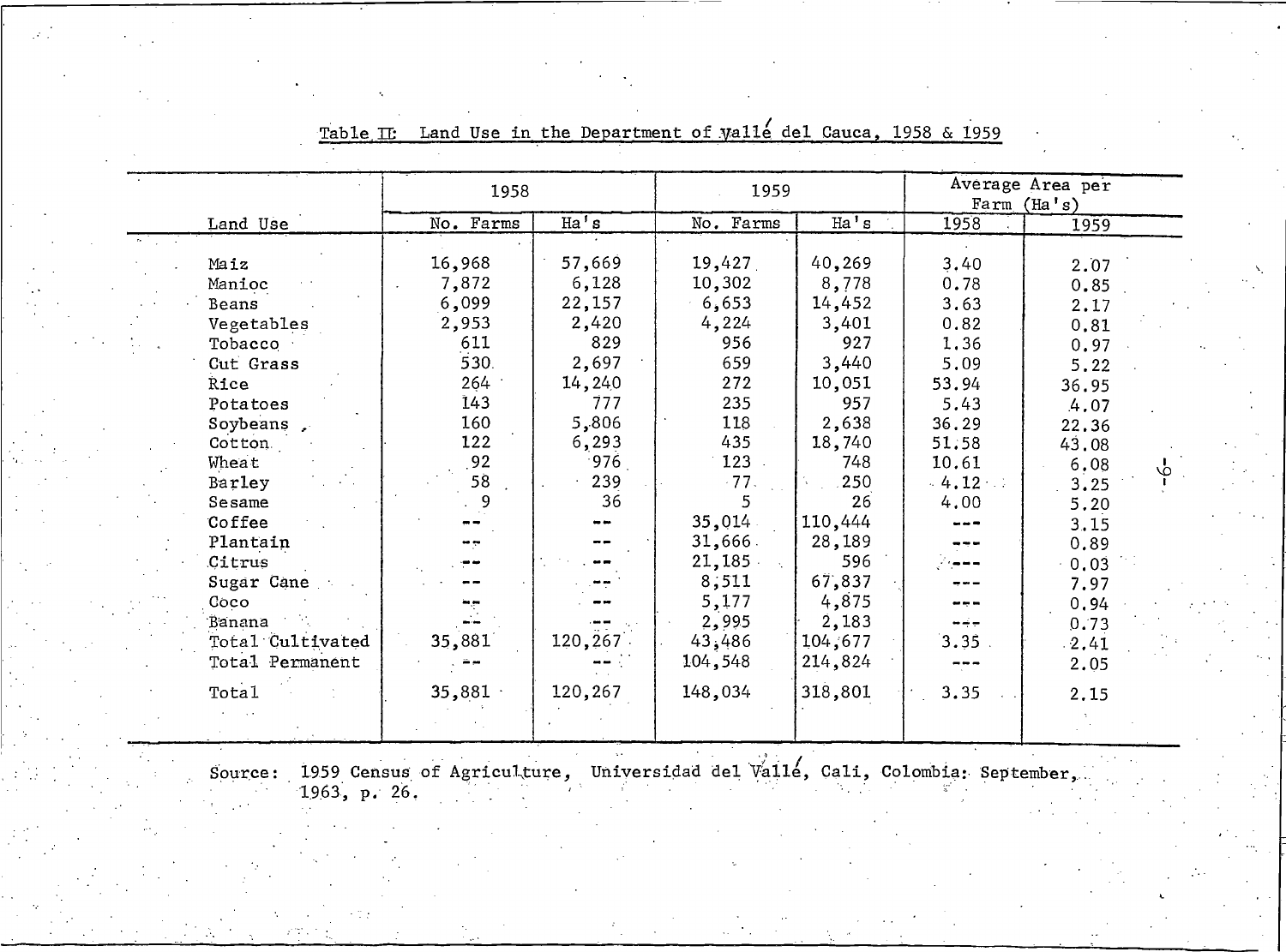| Size of                |        | Farms operated by | Hectares in Group |       |           |        |  |
|------------------------|--------|-------------------|-------------------|-------|-----------|--------|--|
| Hectares               | Owners |                   | Managers          |       |           |        |  |
|                        | Number | $\frac{9}{6}$     | Number            | %     | Number    | %      |  |
| $\leq$ 5               | 25,320 | 56.4              | 1,179             | 19.8  | 45,920    | 3.9    |  |
| $> 5 \leq 20$          | 13,675 | 30.5              | 1,796             | 30.1  | 157,456   | 13.5   |  |
| $> 20 \le 50$          | 3,664  | 8.2               | 934               | 15.7  | 144,520   | 12.4   |  |
| $> 50 \le 100$         | 1,320  | 2.9               | 749               | 12.6  | 142,257   | 12.2   |  |
| $>100 \le 500$         | 789    | 1.8               | 1,094             | 18.4  | 390,166   | 33.4   |  |
| $>$ 500 $\overline{ }$ | 90     | 0.2               | 203               | 3.4   | 287,630   | 24.6   |  |
| Total -                | 44,858 | 100.0             | 5.955             | 100.0 | 1,167,949 | ിററെ പ |  |

|  |  |  | Table III: Tenure and Population Distribution by Size of Farm |  |  |  |
|--|--|--|---------------------------------------------------------------|--|--|--|
|--|--|--|---------------------------------------------------------------|--|--|--|

--Continued

T.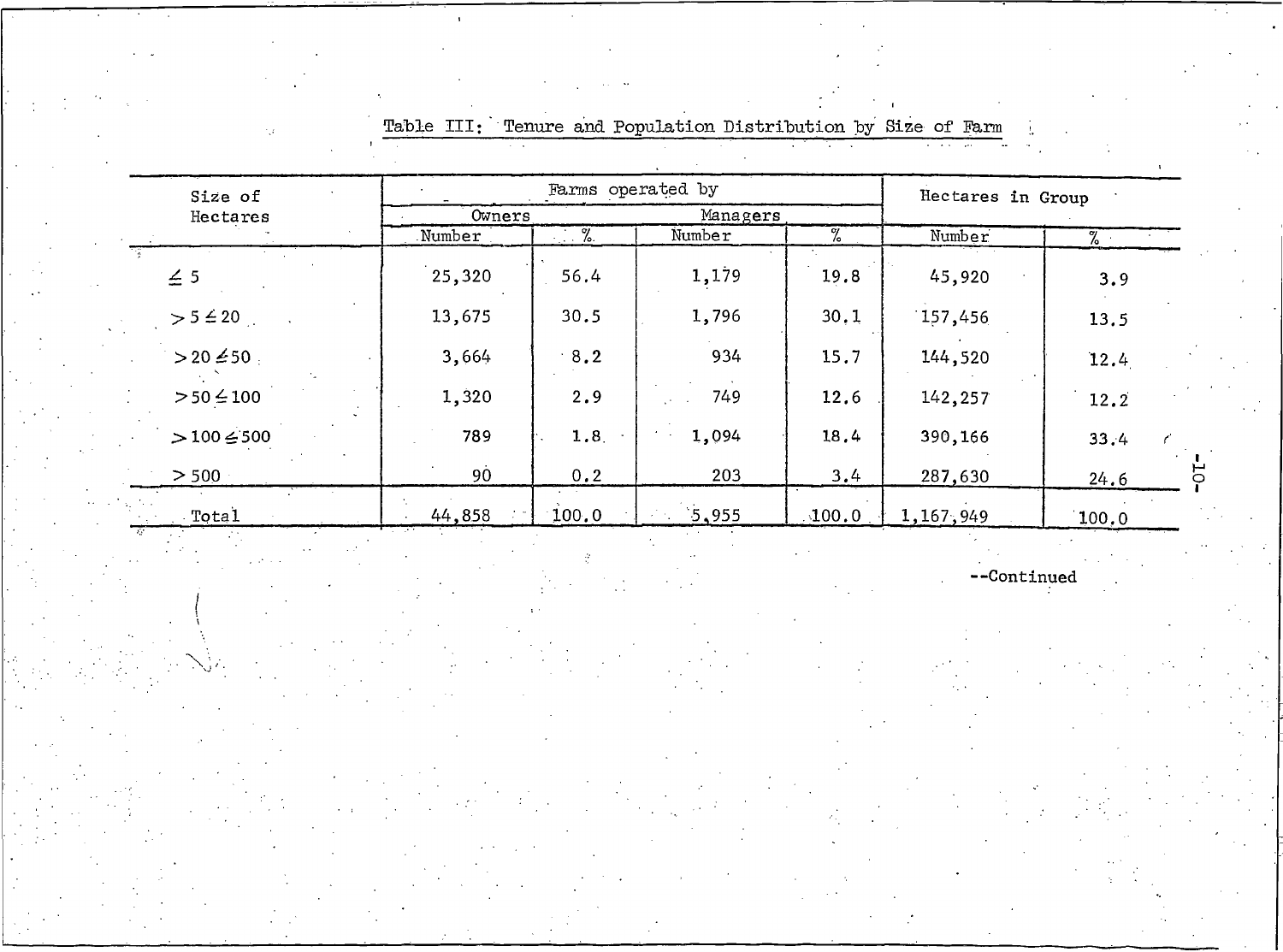| Size in<br>Hectares | Agriculture<br>Number | %     | Farm Population Engaged Primarily in<br>Nonagriculture<br>Number | $\%$  | Total<br>Farms | Ave. Ha's<br>per<br>Farm | Ave.<br>Acres<br>þer farm |  |
|---------------------|-----------------------|-------|------------------------------------------------------------------|-------|----------------|--------------------------|---------------------------|--|
| $\leq 5$ .          | 23,205                | 51.1  | 3,142                                                            | 64.7  | 26,499         | 1.73                     | 3.81                      |  |
| $5 \le 20$          | 14,565                | 32.1  | 795                                                              | 16.4  | 15,471         | 10.18                    | 22.40                     |  |
| $20 \le 50$         | 4,216                 | 9,3   | 338                                                              | 6.9   | 4,598          | 31.43                    | 69.15                     |  |
| $= 50 \le 100$      | 1,763                 | 3.9   | 249                                                              | 5.1   | 2,069          | 68.76                    | $-151.27$                 |  |
| $> 100 \le 500$     | 1,481                 | 3.2   | 292                                                              | 6.0   | 1,883          | 207.20                   | 455.84                    |  |
| $\geq 500$          | 207                   | 0.4   | 43                                                               | 0.9   | 293            | 981,67                   | 2159.67                   |  |
| Total               | 45,437                | 100.0 | 4,859                                                            | 100.0 | 50,813         | 22.99                    | 50.58                     |  |

Tenure and Population Distribution by Size of Farm -Continued Table III:

1959 Census of Agriculture. Universidad del Valle, Cali, Colombia: September, 1963, p. Il & 14. Source: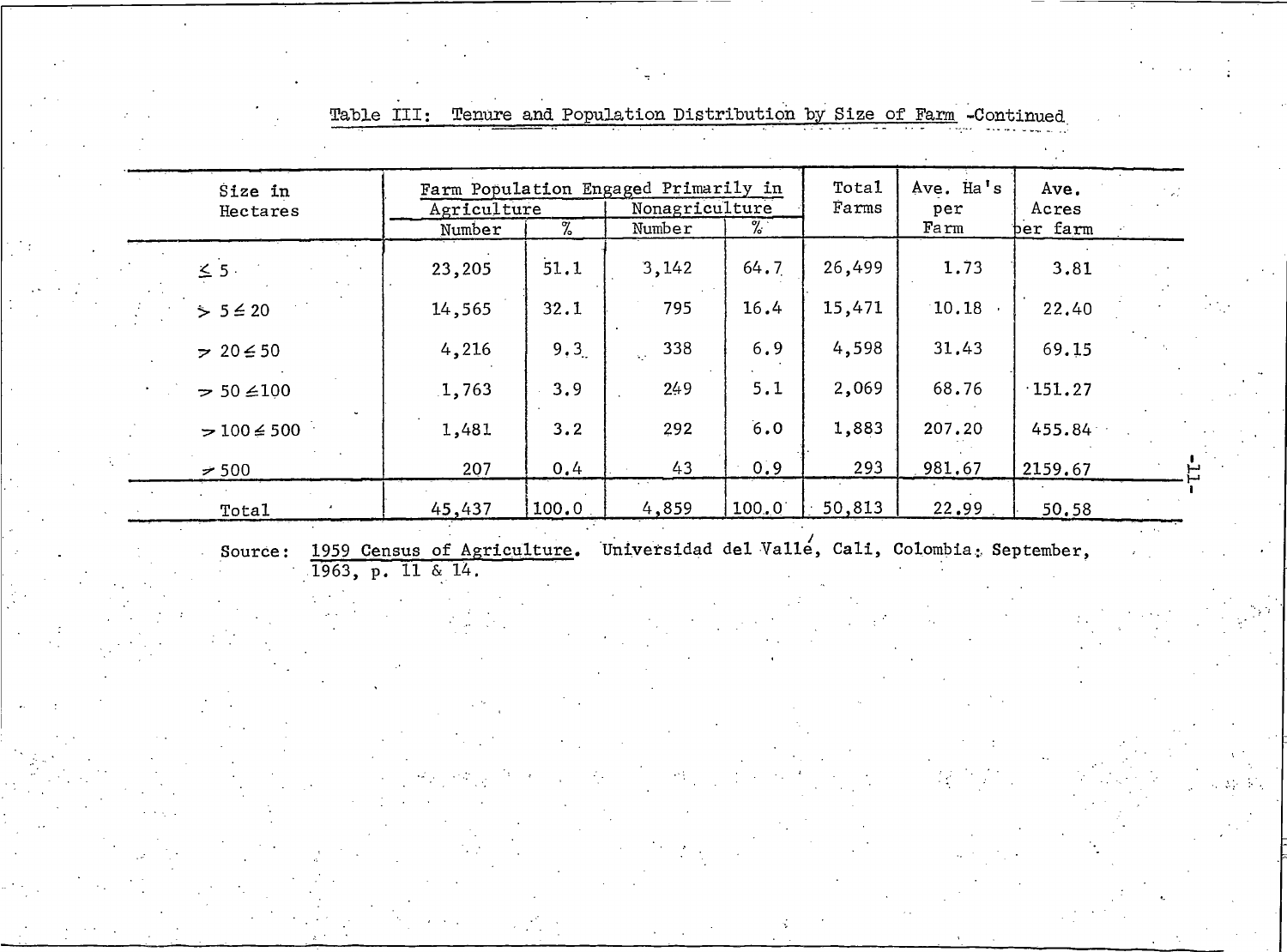Table IV shows the amount of land in the flat part of the valley that is estimated to fall into the five basic land use productivity classes.8/ Problem Setting

This thesis is addressed to the problem of rationalizing the farm production in the flat part of the Cauca valley. The problem is much more vast and complicated as a planning problem than any one individual can hope to grasp, let alone to solve. There is no doubt that the required data of production techniques, as one of several necessary subject matter areas, are less than adequate for a meaningful planning effort. The objectives of this thesis are limited to an exploration of such production data as were available up to the summer of 1965, and to an attempt to organize these data in terms of the individual farm firms of the area. Rationalizing of the aggregate agricultural production of the Cauca valley, in terms of a planning model, must remain for other studies.

Agricultural production by farm firms does not take place apart from the broader milieu of the economy. The following paragraphs discuss some of the factors that affect the current organization of production on farms, and that would affect any adjustments an individual operator might make in his own farming system.

### Firm Costs and Prices

There is no general cost and price index available for the agricultural sector of the Colombian economy, and none of both precision and of

 $8/$  Reese and Goosen, op. cit., p. 117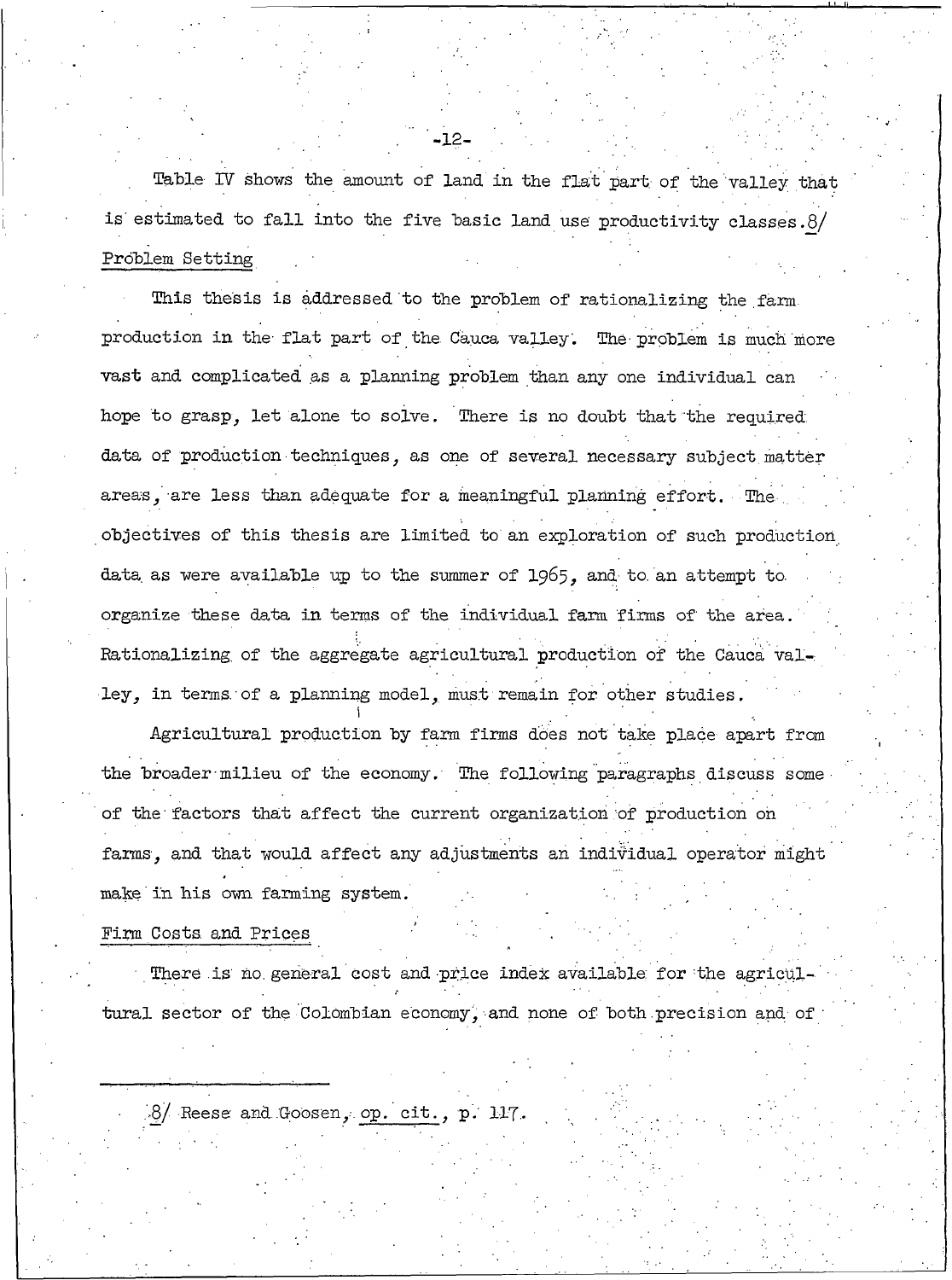$-13-$ 

|              |          | Percent<br>of |                                                 |
|--------------|----------|---------------|-------------------------------------------------|
| Class        | Hectares | total.        | Description                                     |
|              | 141,055  | 33.3          | good to excellent cropland                      |
| IJ           | 179,285  | 42.2          | fair to good cropland,<br>good pasture          |
| III          | 13,845   | 3.4           | poor to fair cropland,<br>fair to good pasture  |
| IV           | 42,095   | 10.0          | poor to good pasture, not<br>suitable for crops |
| $\mathbf{V}$ | 46,935   | 11.1          | poorly suited to agri-<br>culture               |
| Totals       | 423,215  | 100.0         |                                                 |

# Table IV: Extent and Percent of Land by Land Classes,<br>Cauca Valley of Colombia

Source: Reese and Goosen, op. cit., p. 117.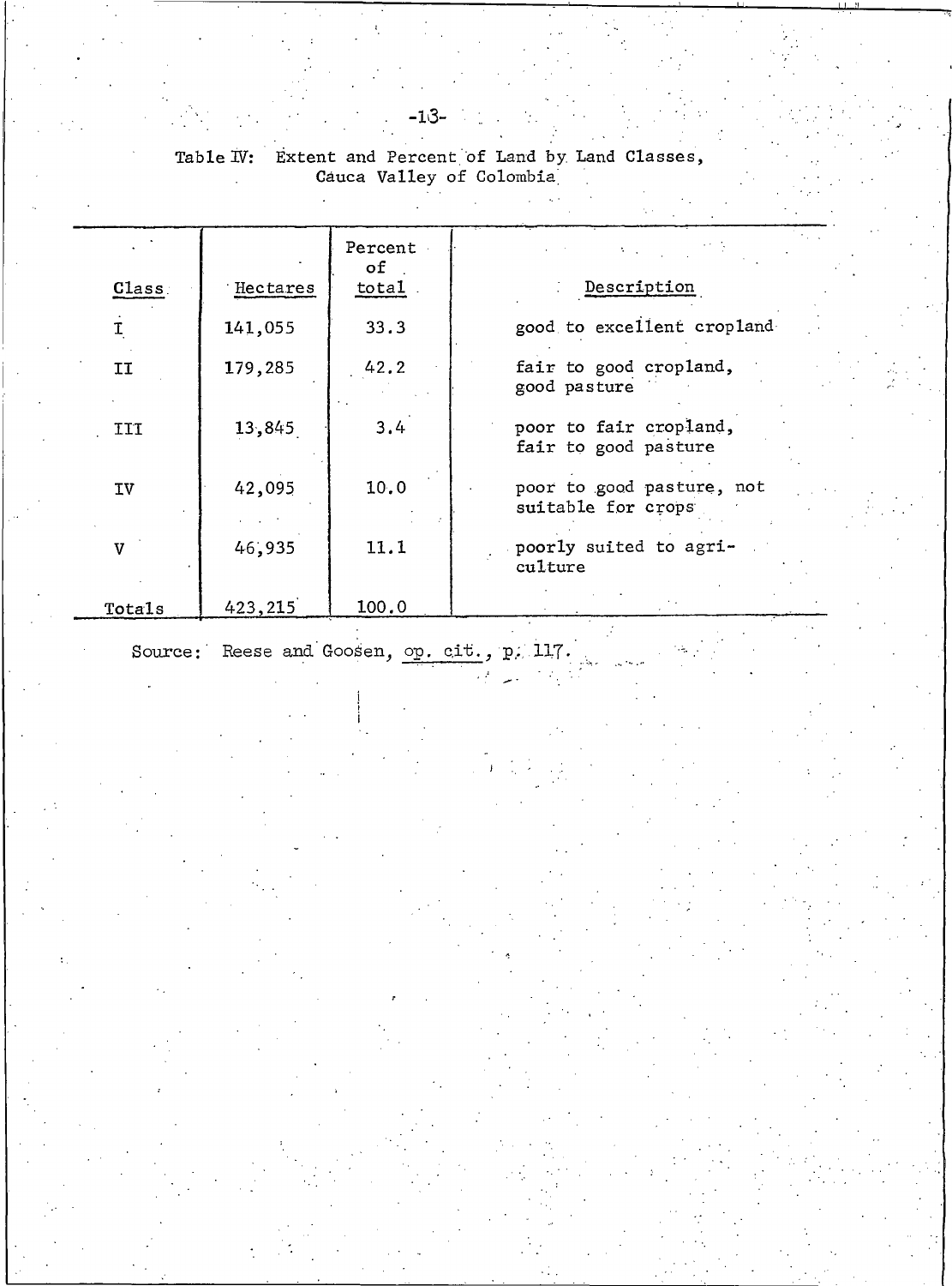long-term coverage for any sector.9/ The data of costs and prices used in this thesis are those that were recorded in the process of collecting farm production data, and do not all rest on a well-developed statistical base. but they are thought to be reasonably representative of the production periods 1962-1964. It is necessary to assume that costs and prices for individual farms, and the supply and demand schedules in the aggregate, are constant at early-to-mid-1963 levels. This might be quite a heroic assumption for any applications of farm production data subsequent to 1963.

-14-

There was a devaluation of the Colombian peso late in 1964, and this changed the cost-price relationships in subsequent months. The peso dropped from its previously stable level of 10 Pesos/U.S. dollar, to levels fluctuating around 18 Pesos/U.S. dollar, over a period of only a few months. The important effects of this devaluation on the agricultural sector of the economy in the Cauca valley, and elsewhere, might be summarized as follows:

The peso cost of production inputs that were imported from (a) hard-currency areas went up in proportion to the devaluated purchasing power of the Colombian peso. This affected all agricultural machinery and parts, some agricultural chemicals. semen, feed additives, and component prices for agricultural equipment assembled in Colombia.

9/ For a first attempt at developing production indices for agriculture in the Department of Valle del Cauca, see: Jesus H. Colmenares. Analisis de la Produccion Agricola en el Departamento del Valle -Numero Indices de Produccion Agropecuaria 1955-1962. Univ. del Valle, Facultad de Ciencias Economicas, Cali, Colombia: 1964 (unpublished bachelors thesis).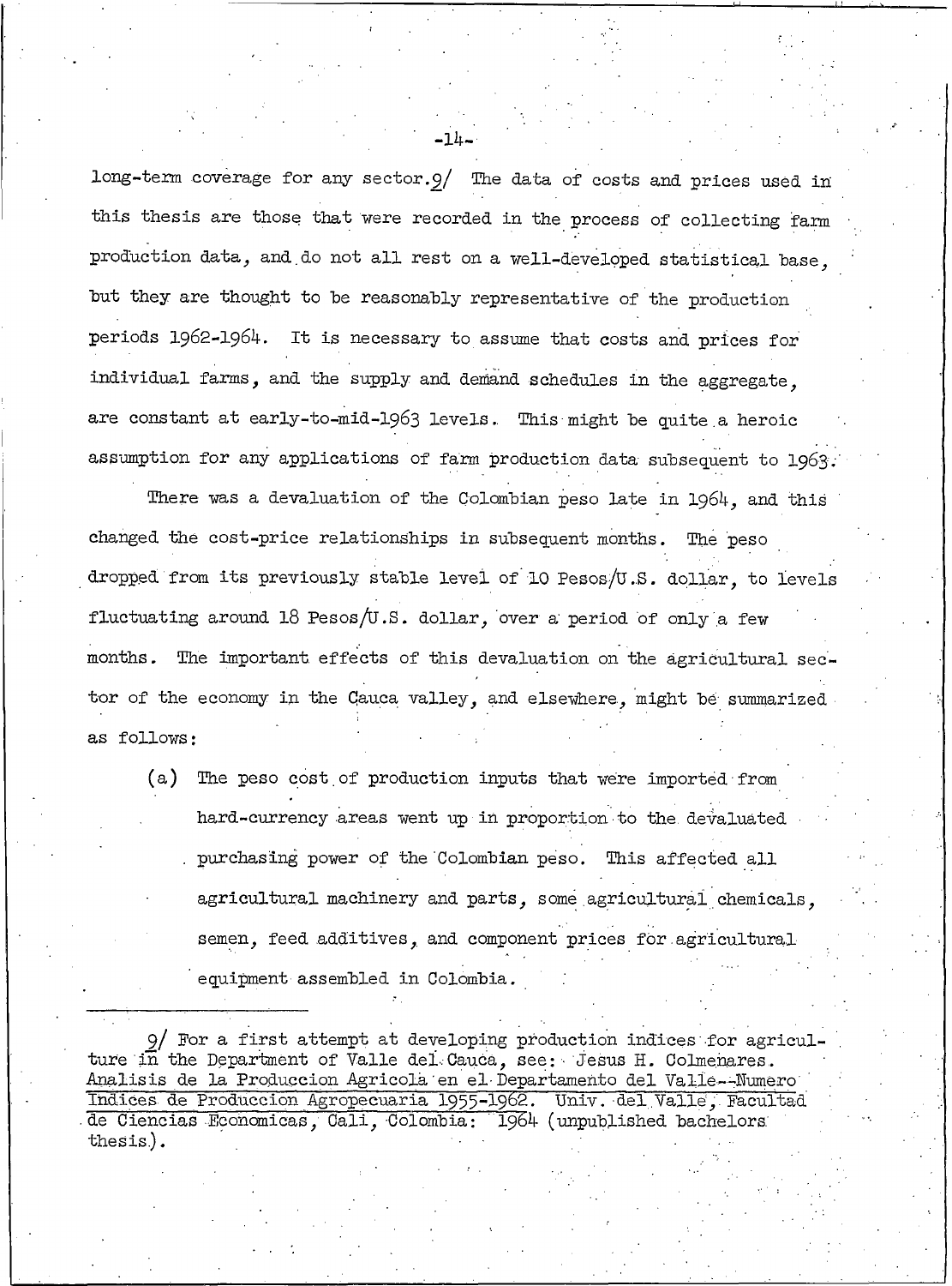$(b)$ The peso cost of production inputs that were domestically produced was not visibly affected. This included seed. nitrogen components of fertilizers, gasoline, and replacement livestock.

 $-15-$ 

- (c) | The prices received by producers for a list of "basic" foodstuffs did not increase. The consumer price of these items is fixed by the government, and this puts a ceiling on the price that may be received by the producer, outside of the black market.
- $(d)$ The net result over the short-run. for such basic commodities as refined sugar and corn, was that some of the input costs to the producer rose, while the price of his product did not. A classic cost-price squeeze was produced in these commodities.
- The short-run result for such nonbasic commodities as soy-(e) beans was that the increased cost of the imported components was soon reflected in higher product prices, and this was passed on to the consumer.
- The net result of the devaluation of 1964 was a consistent  $(f)$ upward pressure on consumer prices, for all agricultural products.

If one assumes a standard set of production functions for the various products, the expectation would have been for some changes in the input mix. for certain commodities, to reflect the changes in relative input costs. One would also have expected some changes in the supply of the "squeezed"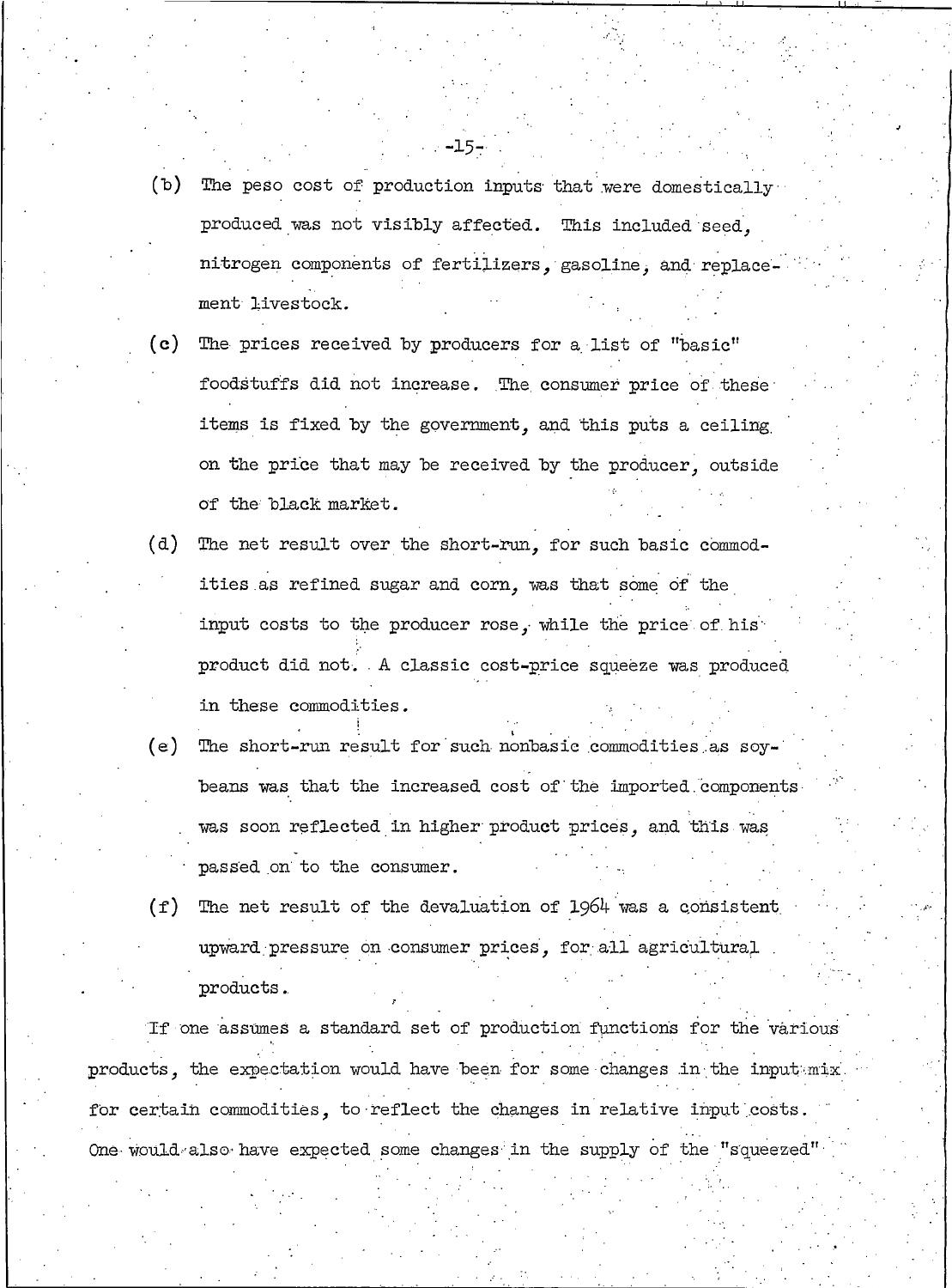commodities. reflecting a lessened profit margin in relation to the "nonsqueezed" ones. The extent to which either or both of these sets of expectations were realized is unknown.

#### Aggregate Supply, Demand, and Prices

An important segment of the effective milieu for individual farm operators is the overriding systems of aggregate supply, demand, and price relationships. The evidence of observation suggests that these relationships were not those of the classical model in which equilibrium is achieved by adjustments in price and/or in quantity supply, in response to a given demand.

The demand for food in Colombia may be partitioned into two categories. One of these might be called the "basic" and the other the "luxury" category of food items. The basic category includes such items of the diet as potatoes, rice, manioc, refined sugar, and wheat flour. The luxury category includes such food items as meat, eggs, cheese, and milk. The policy of the Colombian government is that the basic items of food consumption be available as cheaply as possible. An extensive chain of government warehouses and retail outlets are maintained in which the basic food items are sold at retail, at published maximum prices. This system is intended to fix a price ceiling on the basic foods, and does so for all persons who desire to buy these items from government stores. This price maximum at retail sets an effective maximum price to the producer of basic food commodities, although not a minimum one. The prices of the nonbasic luxury items in the food diet are left to free-market determination.

 $-16-$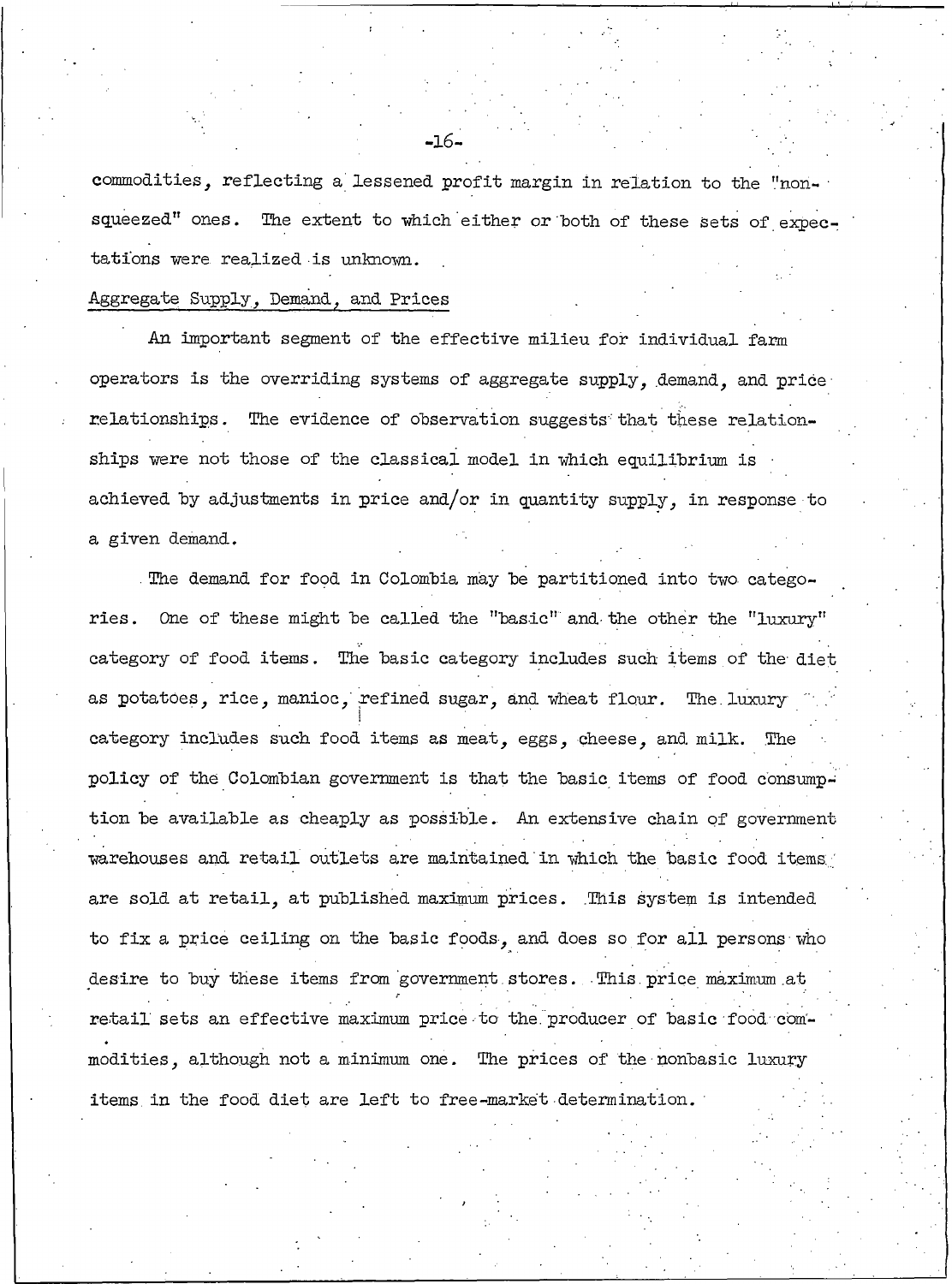A significant part of the population exists on an income so low as to leave the family food budget at or below basic subsistence levels. These people are faced with the unfortunate choice of buying the basic foods up to their income limits, in an attempt at least to fulfill the volume. demands of their stomachs, or of buying substantially smaller quantities of the luxury foods and going perpetually unsatisfied in quantity terms. It. so happens that the traditional and governmentally defined basic food items are also high in starch and low in proteins, the uncontrolled luxury food items are relatively high in proteins, and much more expensive than the basic foods. The aggregate demand function for basic foods would appear to be price-inelastic over most of its range.

Colombia is not entirely populated by families with extremely low annual cash incomes. There is a modest market for the luxury foods, even at the relatively high prices that obtain for milk and other high-protein foods under free-market conditions. The aggregate demand function for luxury foods would appear to be the opposite of that for basic foods; it should be price-elastic over most of its range. Supply would tend to equilibrate with the demand at a price high in relation to average expenditure for food of the average Colombian consumer.

Figure 1 posits a hypothetical model of the shifts in the demand function for basic foods, as incomes and tastes change with a development The curve  $D_1$  represents aggregate demand in a relatively underprogram. developed stage, perhaps the present period. The supply function for these foods is given as curve  $S_1$ , and the governmentally fixed price is shown by the line  $P_f$ . This effective price to the consumer is fixed at a

 $-17-$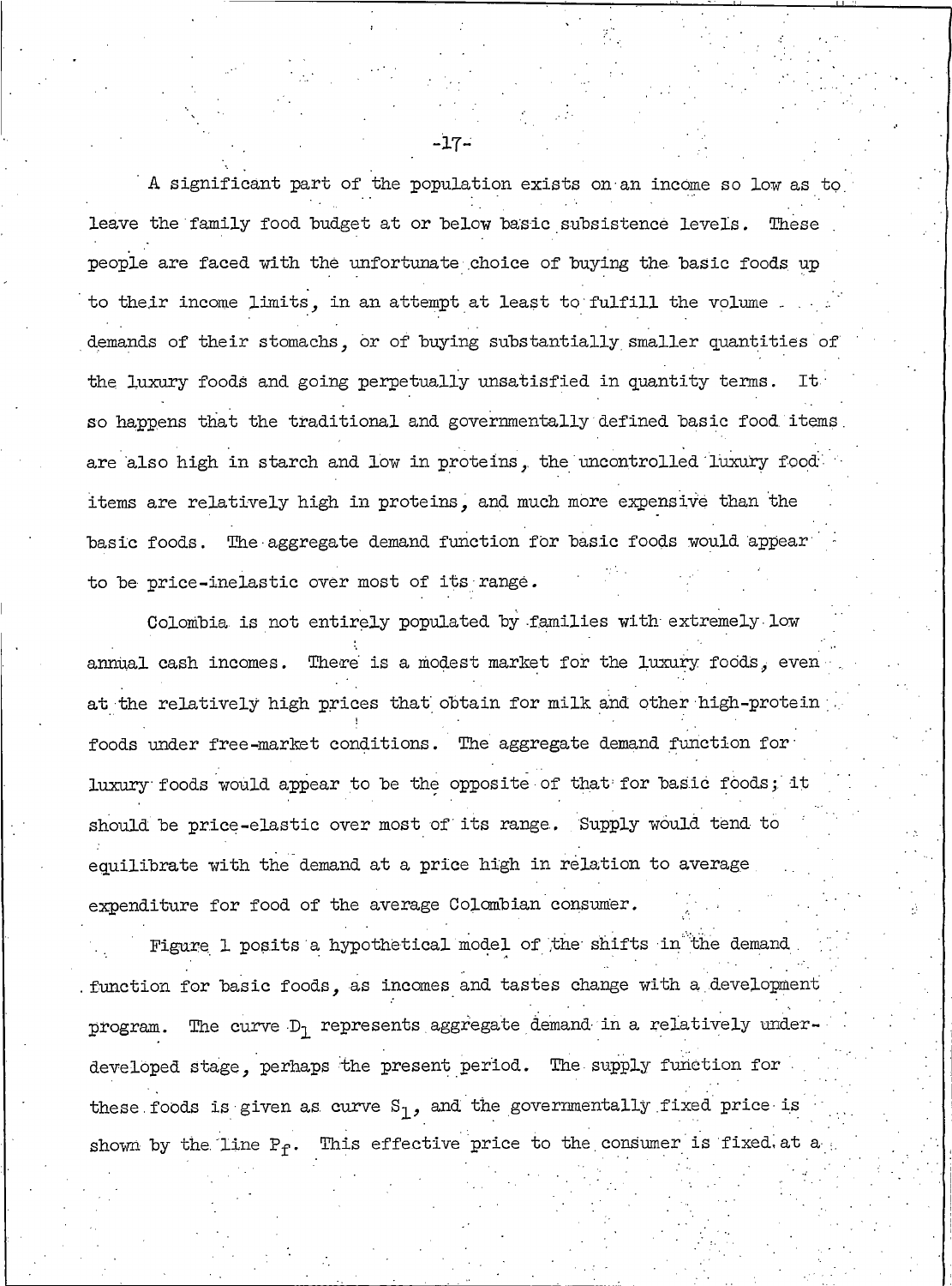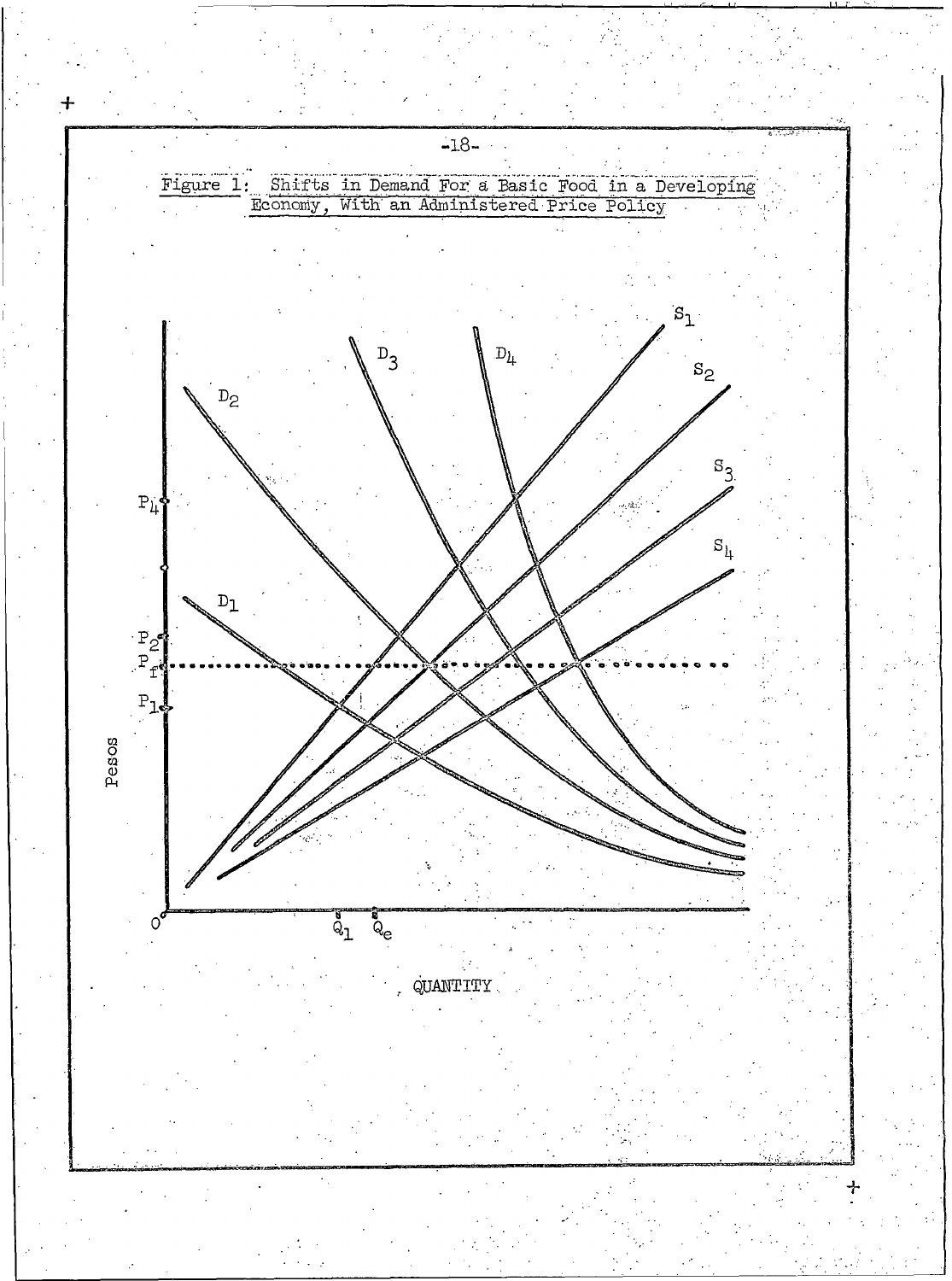level above what would be an equilibrium level  $(P_1)$  in order to encourage production of these foods. The equilibrium quantity that would be supplied at price  $P_f$  is  $Q_e$ , which is greater than the equilibrium quantity  $Q_1$ . The result of this dis-equilibrium between demand and supply at price P<sub>f</sub> will depend on the relative bargaining strengths of producers and of the handlers in the marketing channels, since there is no reason to market the surplus product at prices less than that maximum fixed by the government.

As economic development progresses, and disposable incomes rise, the demand function might shift toward that represented by curve  $D_2$ , where demand for the basic foods is less price-elastic than in period 1. But given the same supply function and price  $P_f$ , the quantity supplied will not exceed  $Q_{\ominus}$ , and there is a dis-equilibrium problem again. Assuming that the government stands fast with its previous price ceiling of  $P_f$ , the only recourse is a subsidy to producers of  $P_f-P_2$ . The other alternative for an equilibrium of supply with the new demand would be a change in the supply function from  $S_1$  to  $S_2$ .

As the economy progresses through periods 2, 3, and  $4$ , the hypothetical demand function for basic foods shifts toward the higher priceinelasticity of curve  $D_h$ . Assuming the same administered price maximum, there must be a producer subsidy of  $P_f-P_{\mu}$ , or a further shift in the supply function to that represented by  $S_{\mu}$ , in order for equilibrium to obtain between supply and price. But the equilibrium of supply and demand under the shifts in both, represented by the intersection of  $D_h$  and  $S_h$ , for instance, can only come about if there are increasing efficiencies in the production and marketing of the basic foods. A government anticipating

-19-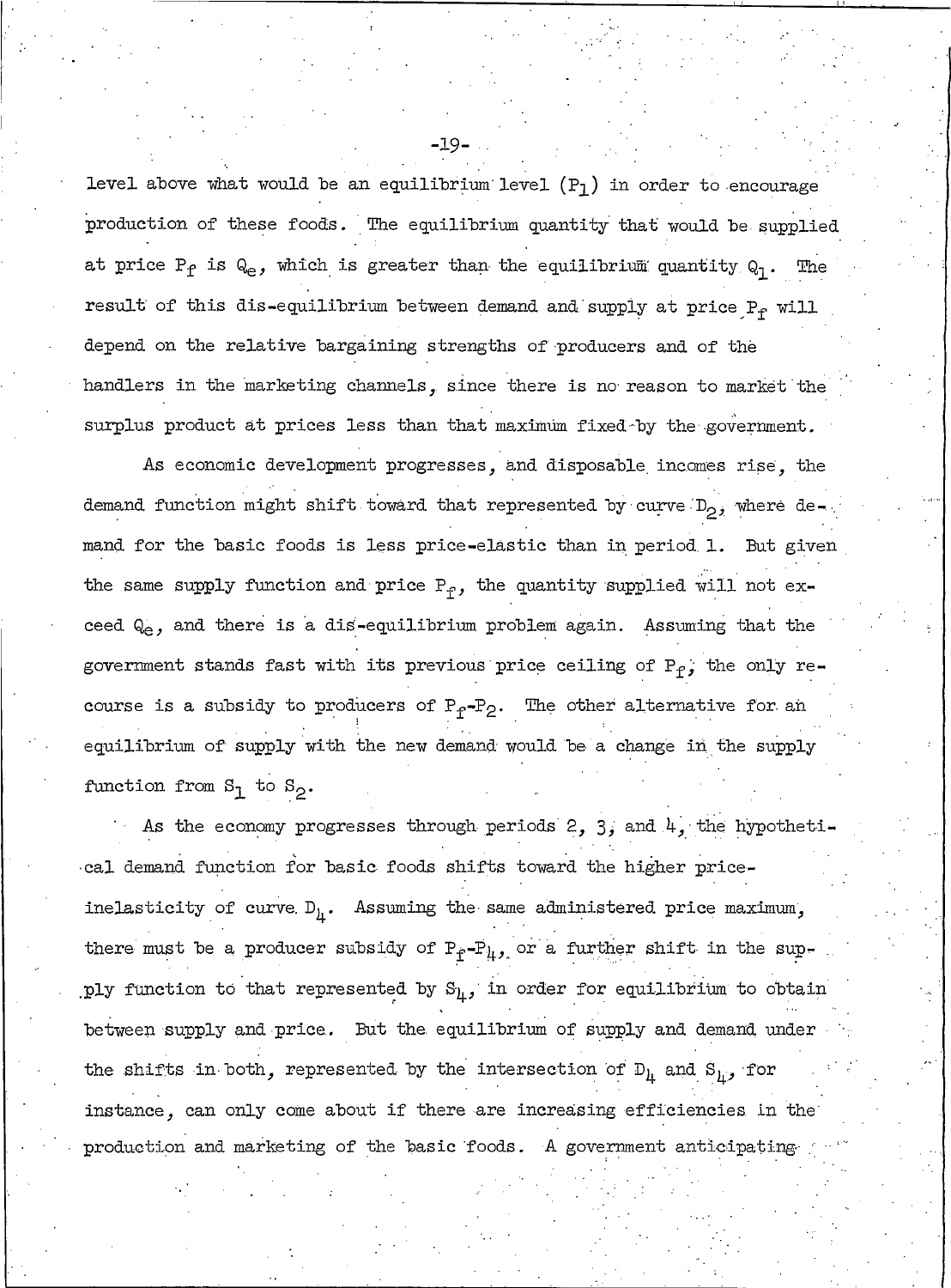economic development, part of whose benefit will be in income increases to the lower-income segments of the population, must be prepared either to subsidize producer prices of the supported foods, or to increase the efficiency of production and/or distribution of these products. The government of Colombia has been interested and active in the area of increasing the efficiency of production and in trimming the marketing margins of the products it places on the basic foodstuffs list.

 $-20$ 

The other part of the food production-consumption picture is that concerning luxury food products. Figure 2 is a hypothetical model of this subsector. Curve  $D_1$  is the demand function for the luxury high-protein foods at period 1 of the development process. This function is priceelastic over much of its range, under the assumption that only a small segment of the population has income in excess of its survival needs, that might be spent on the relatively high-priced luxury foods.

As the economy progresses and incomes rise in the aggregate, the demand function for luxury foods is presumed to shift toward the situation represented in curve  $D_h$ , where the aggregate demand is highly price-elastic. In this model, the quantities demanded and the prices received both increase somewhat in proportion. If there are production and/or market channel efficiencies realized at higher levels of supply, the supply function might shift toward curve  $S_3$ . In this case, the quantities demanded would exceed those at equilibrium points on the original supply curve, and prices would be somewhat lower than they otherwise would be.

Figure 3 combines the supply curves  $S_1$  and  $S_{\mu}$ , with the equivalent demand curves from both figures 1 and 2, giving a hypothetical model for

ಸಿಟ್ಟಿ ಸಿಕ್ಕಿ CO‰ಿದಿದ್ದ್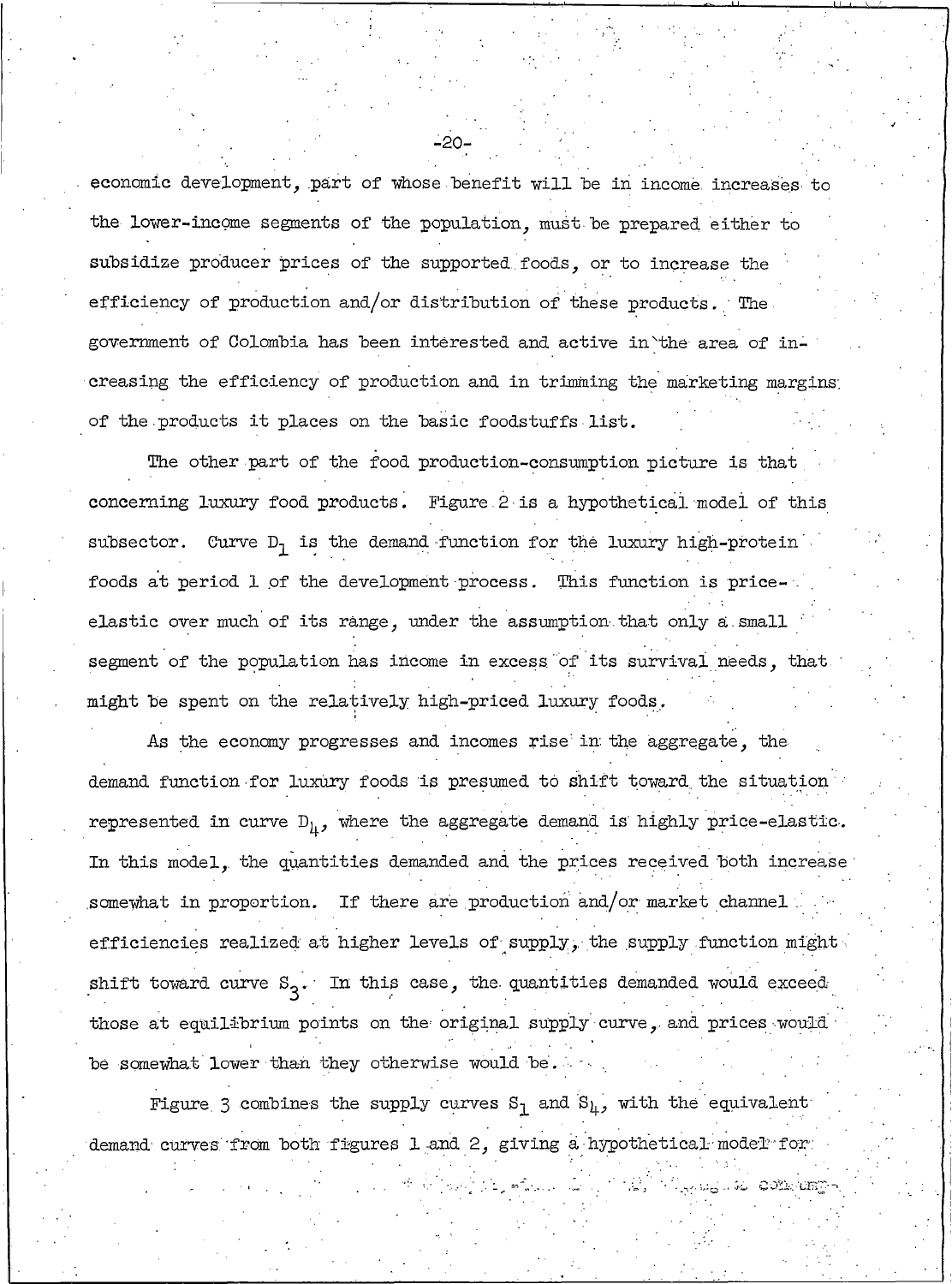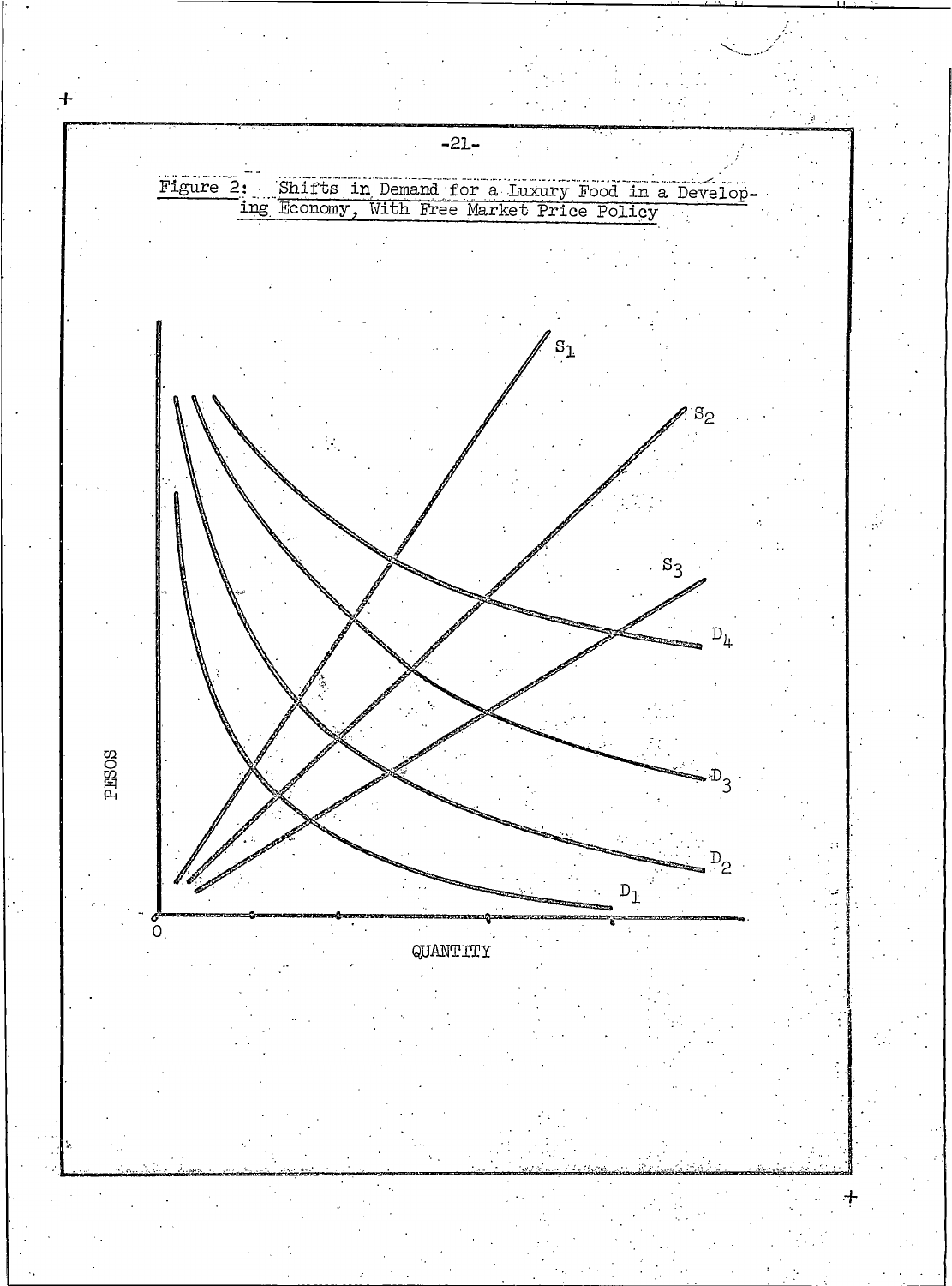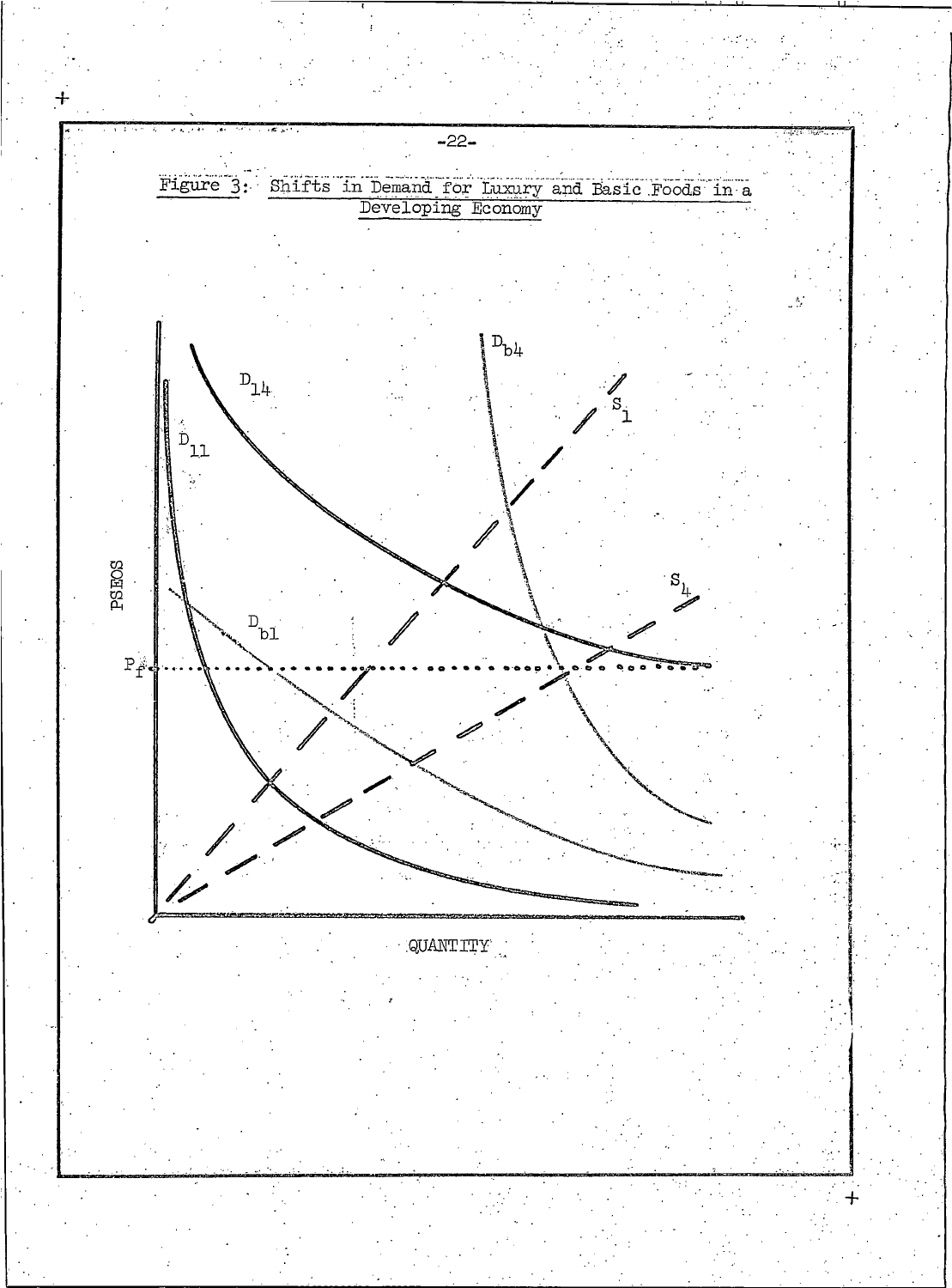both of these food groups. In this supply-demand model, aggregate consumption patterns shift with rising income from the basic toward the luxury foods. This model assumes that no less of the basic foods will be demanded; indeed, it assumes that more will be demanded with rising incomes. This might be explained partly by an increasing population base, and partly by a slightly increasing per capita consumption of the traditional diet. It is the excess spending capacity that is shifted toward an increase in the luxury foods consumption, e.g., the demand functions for the basic and the luxury foods are inversely related to the aggregate income of the country. As this income rises, the demand for basic foods shifts from price-elastic toward price-inelastic, while the aggregate demand for luxury foods shows the opposite tendency. If this model reflects actual conditions under the present relatively underdeveloped, and future relatively developed situations, then it would appear that the policy of the government is one of encouraging an increasing supply of the basic foods, paid for by producer. price subsidies and/or allowed by increasing efficiencies of production and marketing. It would also appear that the policy includes letting prices of the luxury foods adjust freely to demand-supply conditions in the developing economy.

#### Firm Production Models.

One could theorize about the production by individual producers in the Cauca valley that would fit the preceding models of supply and demand for the two classes of agricultural products. Something like this was

-23-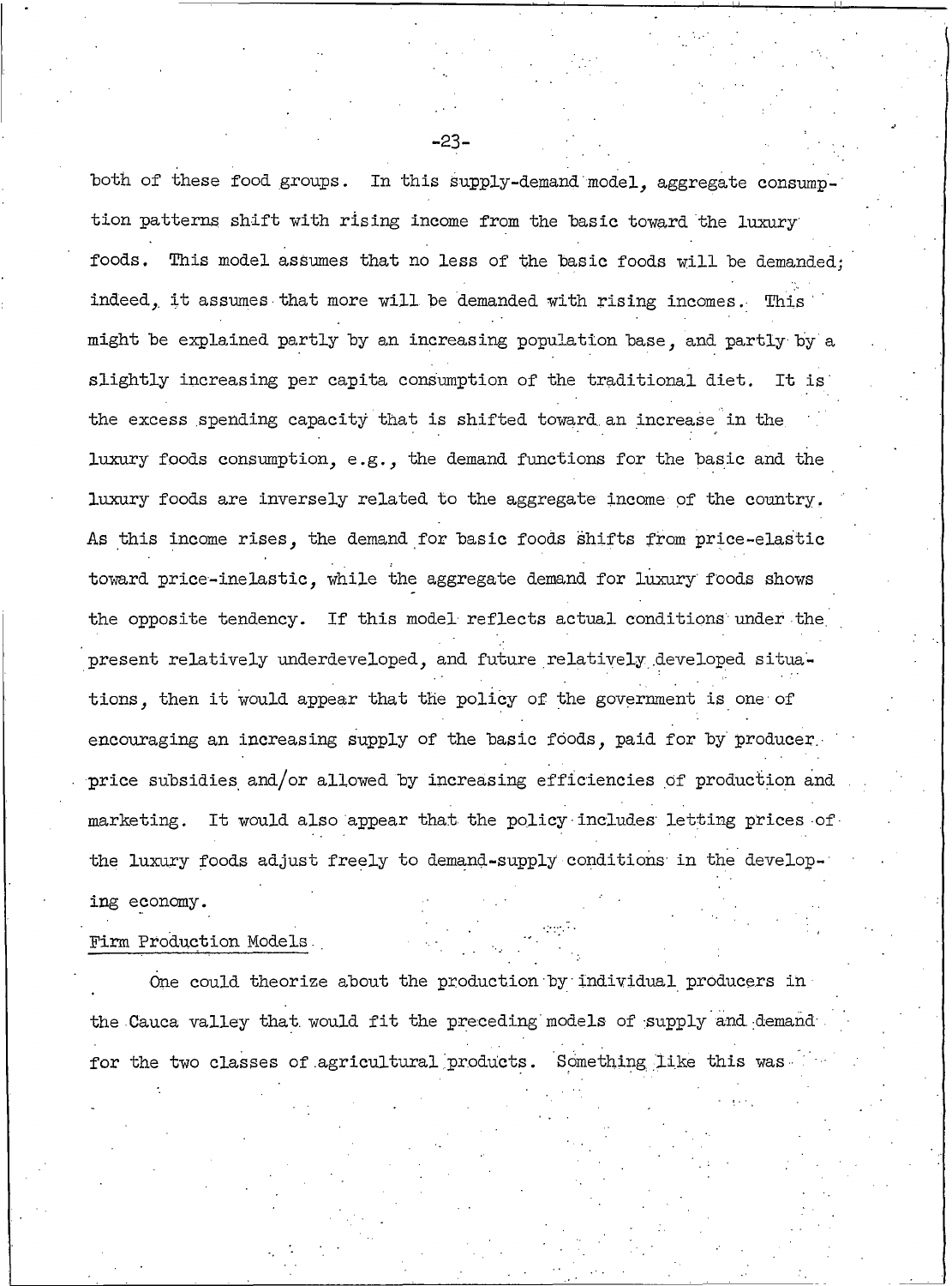attempted for the demand for refined sugar and the supply of sugarcane.10/ but this was meaningful only because all of the refined sugar consumed in Colombia is produced in the Cauca valley. No other food item of national consumption importance is produced only in the Cauca valley, and some foods of importance (such as potatoes, bananas, and wheat) that are consumed in the valley are not produced there.

There are some peculiarities of individual agricultural producers that require discussion in order to set the background for this thesis. The discussion is organized around four classes of producers:

- (1) latifundia, beef cattle
- $(2)$  latifundia, sugarcane
- $(3)$  minifundia
- $(4)$  "commercial" producers

The word "latifundia" is translated as "large land-holding." This is a relative term that depends on the position of the observer, interacting with the socially accepted meaning of the term. A farmer operating 5 hectares might consider anyone who operated 50 hectares to be a latifundista. while society in general might agree that anyone operating 500 hectares is a latifundista, and the farmer operating 50 hectares would heartily agree. The term "latifundia" might be somewhat equivalent to the term "wealthy." One might get agreement between the individual definition and that of the

10/ Maxwell I. Klayman and Don Bostwick. Analisis Economico de la Produccion de Cana de Azucar en el Valle del Cauca. Centro de Formacion Profesional e Investigacion Agricola, Monografia No. 11, Cali, Colombia: 1965.

-24-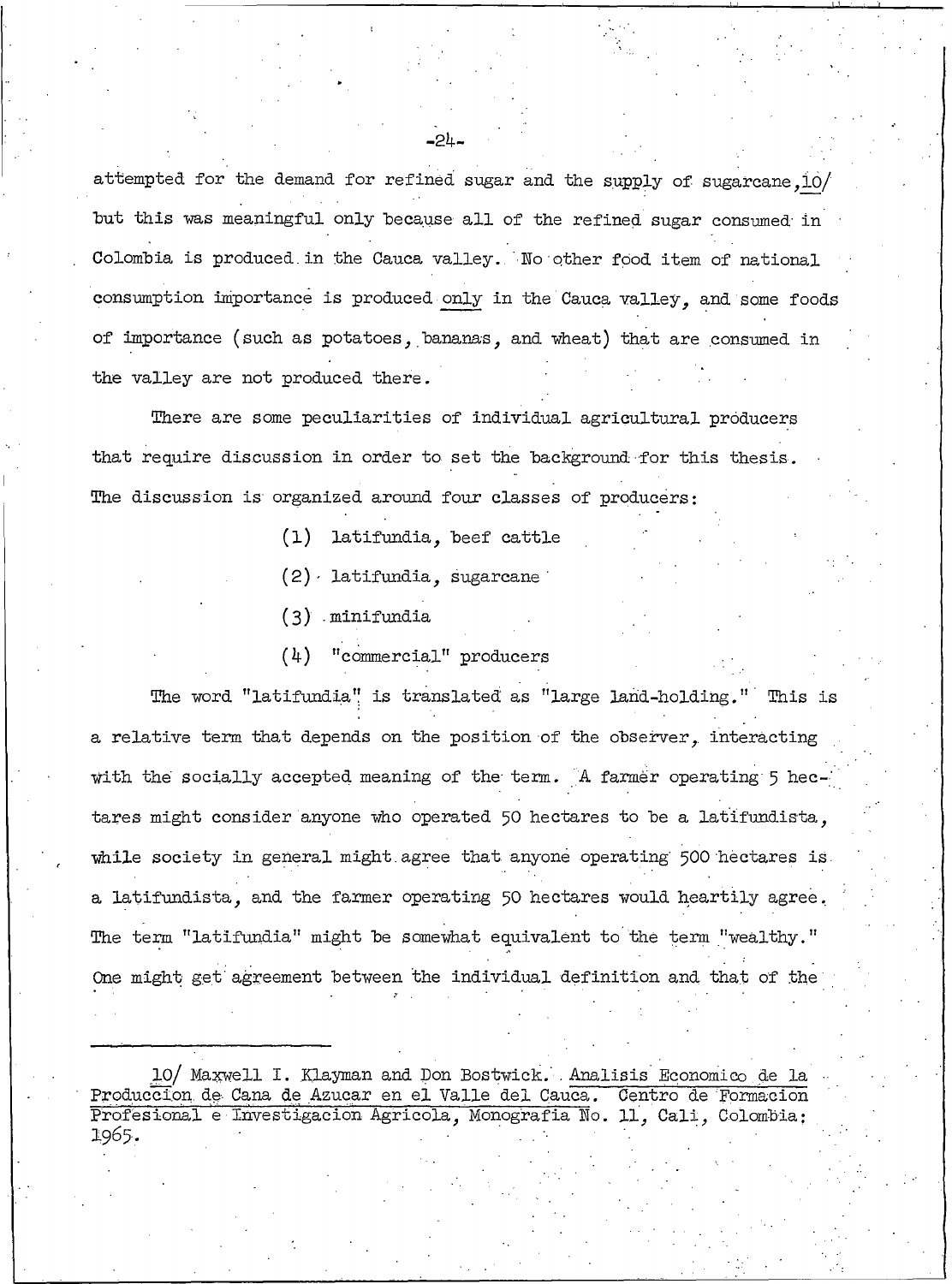public, only at an exceedingly high level of the index by which the condition is measured.

If we accept a definition of latifundia that would include only agricultural operations of 500 hectares (1235 acres) and above, we see that there are some 293 members of this set in the department of Valle del Cauca (cf. Table III). The average would be about 982 hectares in each farm, or about 2,426 acres.

The origin of such large land-holdings is in the history of the settlement and patenting of land in Colombia. When the Spanish conquistadores first came into the Cauca valley some 430 years ago, the flat part of the valley was largely forest and swamp, while the hillsides were brush and grass. The valley soils were obviously preferable to those of the mountainside. They were preempted by the new conquerors, and legalized by grants from the Crown of Spain. The initial improvements made by these new settlers were limited to the clearing of trees from the nonswamp lands, and the erection of fences that separated one hacienda from the next. The cultural concern for ownership of land, combined with the law of inheritance by primogeniture, has served to keep a significant portion of the land in the Cauca valley concentrated in the hands of a relatively few owners.

Now, a little more than halfway through the 20th century, an economist concerned with land use must include a class defined as "latifundia." with a subclass called "beef cattle." Large tracts of the land in the flat part of the Cauca valley are left in unimproved pasture that produces only beef. The land, the buildings, and the cow herd are all inherited by the son from the father; thus, there was no original cash investment by the

-25-